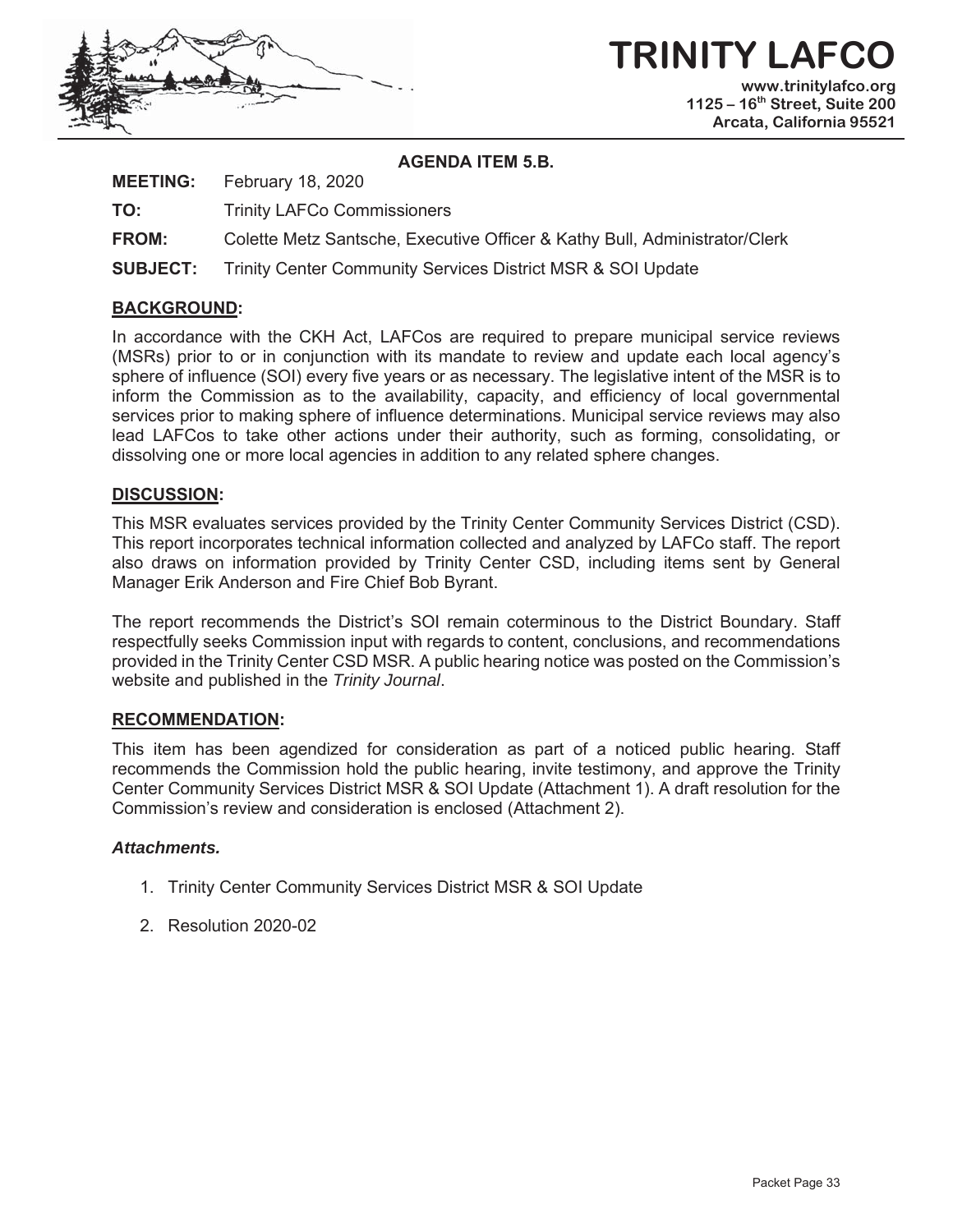# **ATTACHMENT 1**

# Trinity Center Community Services District

Municipal Service Review & Sphere of Influence Update

**Trinity** Local Agency Formation Commission

Public Hearing Draft

February 2020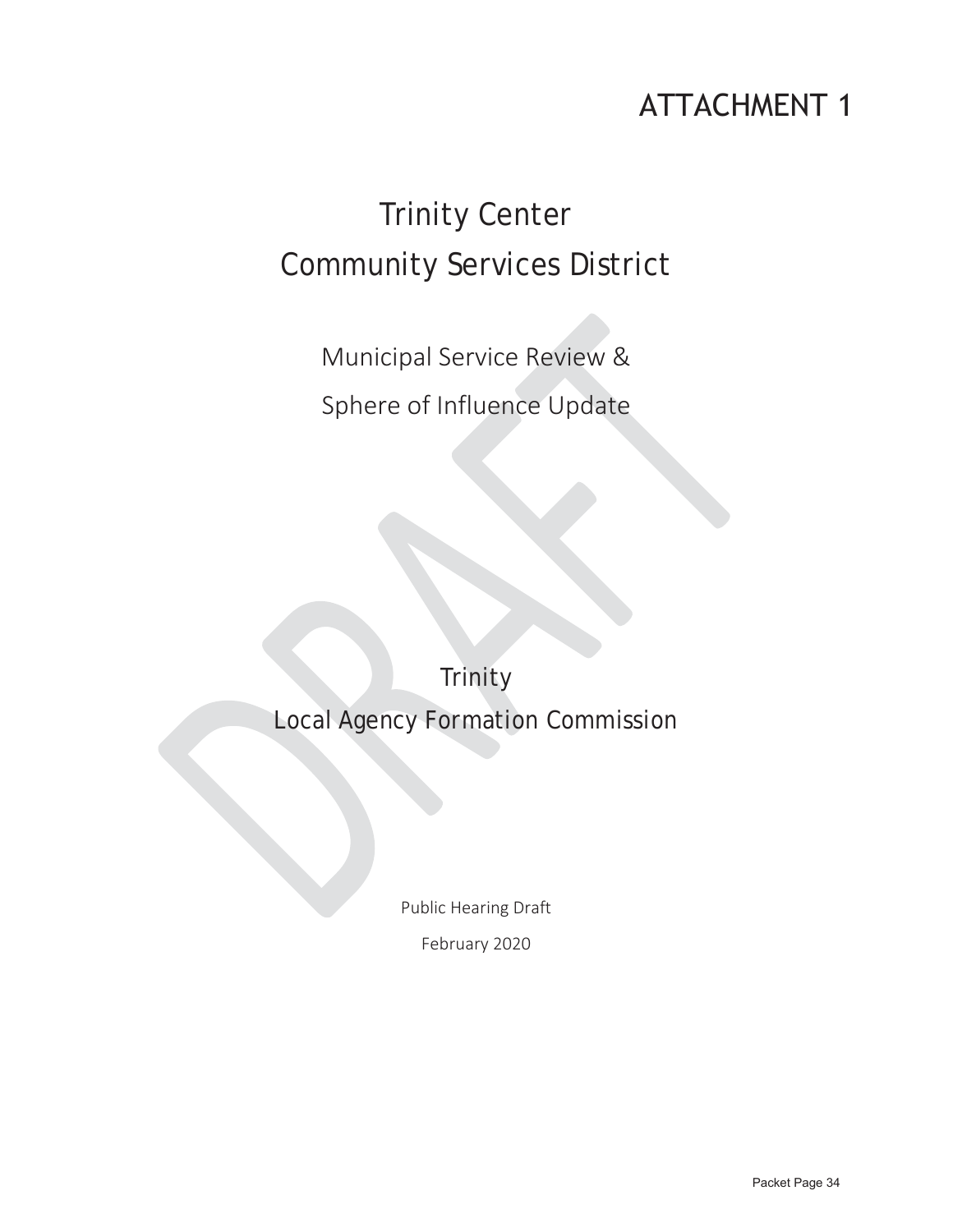# TABLE OF CONTENTS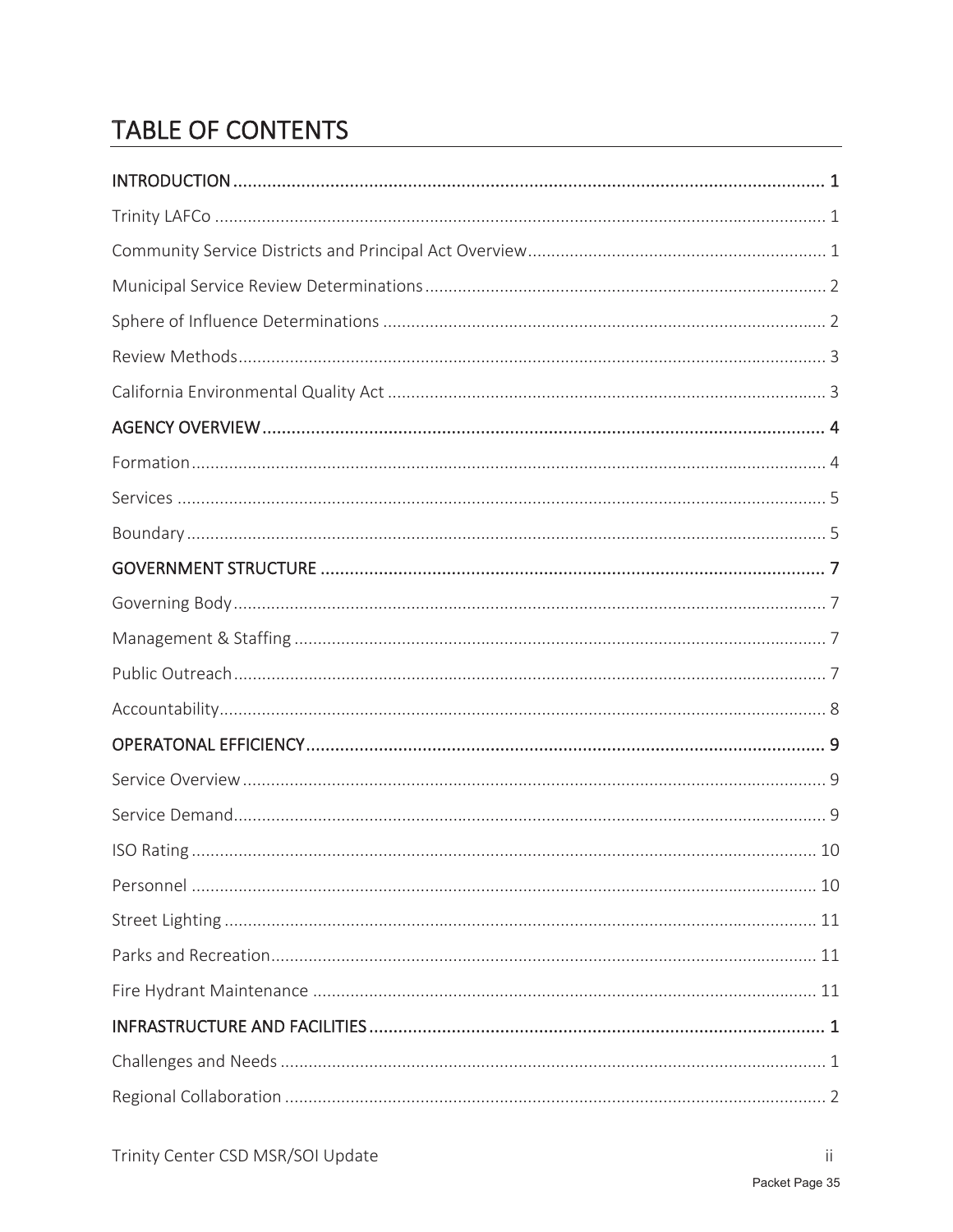# LIST OF TABLES AND FIGURES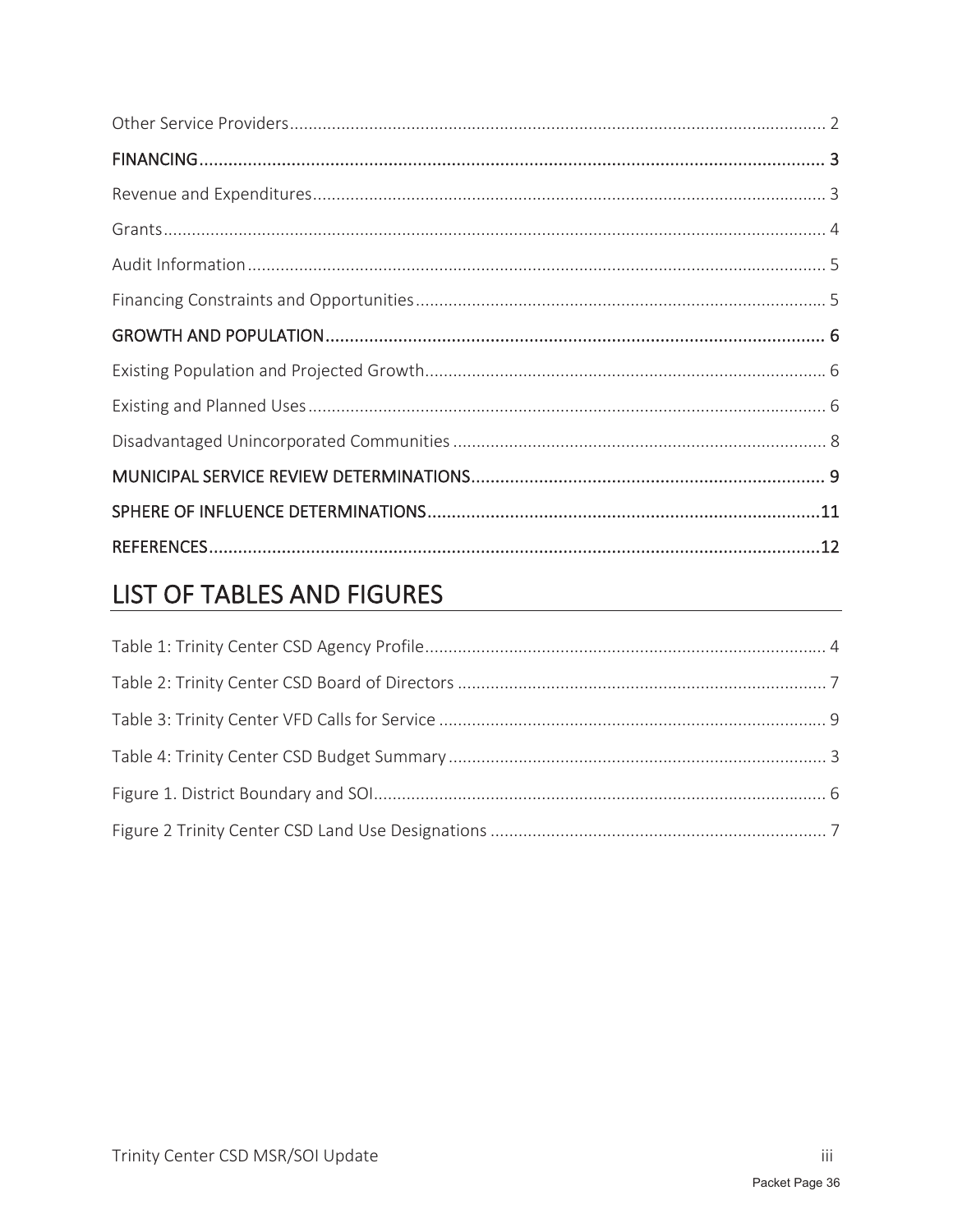# INTRODUCTION

This Municipal Service Review (MSR) and Sphere of Influence (SOI) Update was prepared as part of a mandated review of the municipal services of all government entities in the county by the Trinity Local Agency Formation Commission (LAFCo). This report focuses on the Trinity Center Community Services District (CSD). The purpose of this study is to assess existing and future public service conditions and to evaluate organizational options for accommodating growth and ensuring critical services are provided efficiently. This MSR presents a discussion, analysis, and recommendations regarding services provided by Trinity Center CSD.

### Trinity LAFCo

Local Agency Formation Commissions (LAFCos) are quasi-legislative, independent local agencies that were established by State legislation in 1963 to oversee the logical and orderly formation and development of local government agencies including cities and special districts. There is one LAFCo for each county in California.

LAFCo is responsible for implementing the Cortese-Knox-Hertzberg Local Government Reorganization Act of 2000 (California Government Code Section 56000 et. seq.) in order to promote orderly growth, prevent urban sprawl, preserve agricultural and open space lands, and oversee efficient provision of municipal services.

LAFCo has the authority to establish and reorganize cities and special districts, change their boundaries and authorized services, allow the extension of public services, perform municipal service reviews, and establish spheres of influence. Some of LAFCo's duties include regulating boundary changes through annexations or detachments and forming, consolidating, or dissolving local agencies.

Trinity LAFCo has a public Commission with seven regular Commissioners and three alternate Commissioners. The Commission is composed of three members of the Trinity County Board of Supervisors, two Special District Representatives, and two Public Member-At-Large. The Commission also includes one alternate member for each represented category.

### Community Service Districts and Principal Act Overview

Community Service Districts (CSDs) are independent special districts governed under Community Service District law (Government Code § 61000 – 61850). CSDs can provide up to 32 different services ranging from water and wastewater service to parks and recreation. However, most CSDs are only authorized by LAFCo to provide two or three of those 32 different services depending on the needs of the community. CSDs are governed by a board of directors, elected at large.

Trinity Center CSD was authorized by its enabling act in 1961 to provide a full range of services including water, wastewater, stormwater management, garbage disposal, fire protection, parks and recreation, street lighting, mosquito abatement and police services. The District currently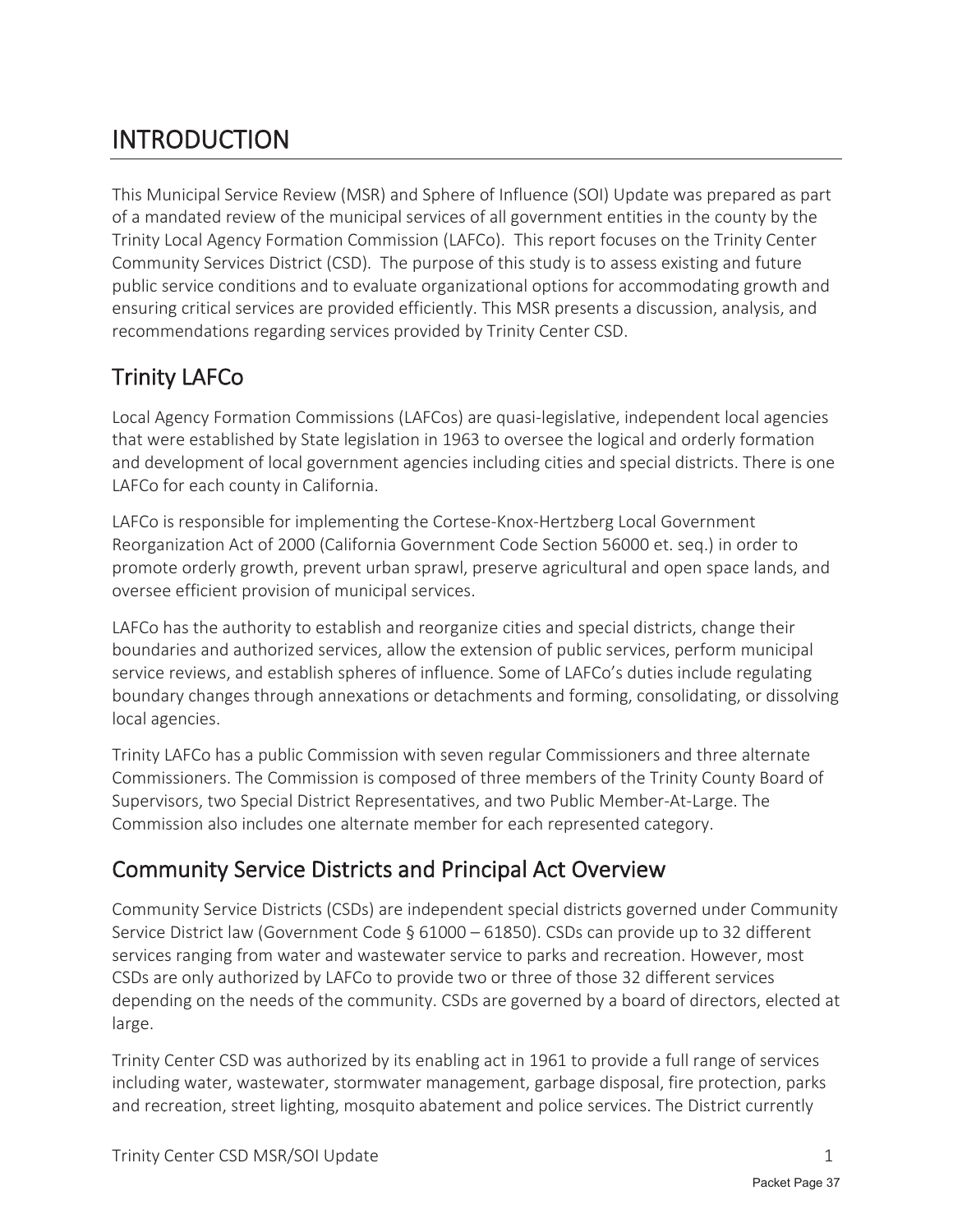provides only fire protection/emergency medical services and street lighting. In addition, the District's Parks and Recreation power was activated by LAFCo in 2010. The District also maintains the fire hydrants in the Scott and Trinity Lake Knolls subdivisions. All other services that the CSD could provide are considered latent and would need to be brought before LAFCo for powers activation.

Trinity Center Volunteer Fire Department (TCVFD) is a department of the Trinity Center CSD. TCVFD has a small team of firefighters and Emergency Medical Technicians (EMTs) and is staffed by volunteers. The department is managed by a volunteer Fire Chief, an Assistant Chief, and two Captains. The District also maintains the fire hydrants in the Scott and Trinity Lake Knolls subdivisions.

### Municipal Service Review Determinations

Government Code § 56430 requires LAFCo to conduct a review of municipal services provided in the county by region, sub-region or other designated geographic area, as appropriate, for the service or services to be reviewed, and prepare a written statement of determinations with respect to each of the following topics:

- 1. Growth and population projections
- 2. Disadvantaged unincorporated communities within or contiguous to the sphere of influence
- 3. Present and planned capacity of public facilities, adequacy of public services, and infrastructure needs or deficiencies (including needs or deficiencies related to sewers, municipal and industrial water, and structural fire protection in any disadvantaged, unincorporated communities within or contiguous to the sphere of influence)
- 4. Financial ability of agencies to provide services
- 5. Shared facilities
- 6. Accountability for community service needs, including governmental structure and operational efficiencies
- 7. Any other matter affecting or related to effective or efficient service delivery, as required by Commission policy

State Guidelines and Commission policies encourage stakeholder cooperation in the municipal service review process. It also provides a basis to evaluate, and make changes to Spheres of Influence, if appropriate.

### Sphere of Influence Determinations

An SOI is a LAFCo-approved plan that designates an agency's probable physical boundary and service area. Spheres are planning tools used to provide guidance for individual boundary change proposals and are intended to encourage efficient provision of organized community services, discourage urban sprawl and premature conversion of agricultural and open space lands, and prevent overlapping jurisdictions and duplication of services.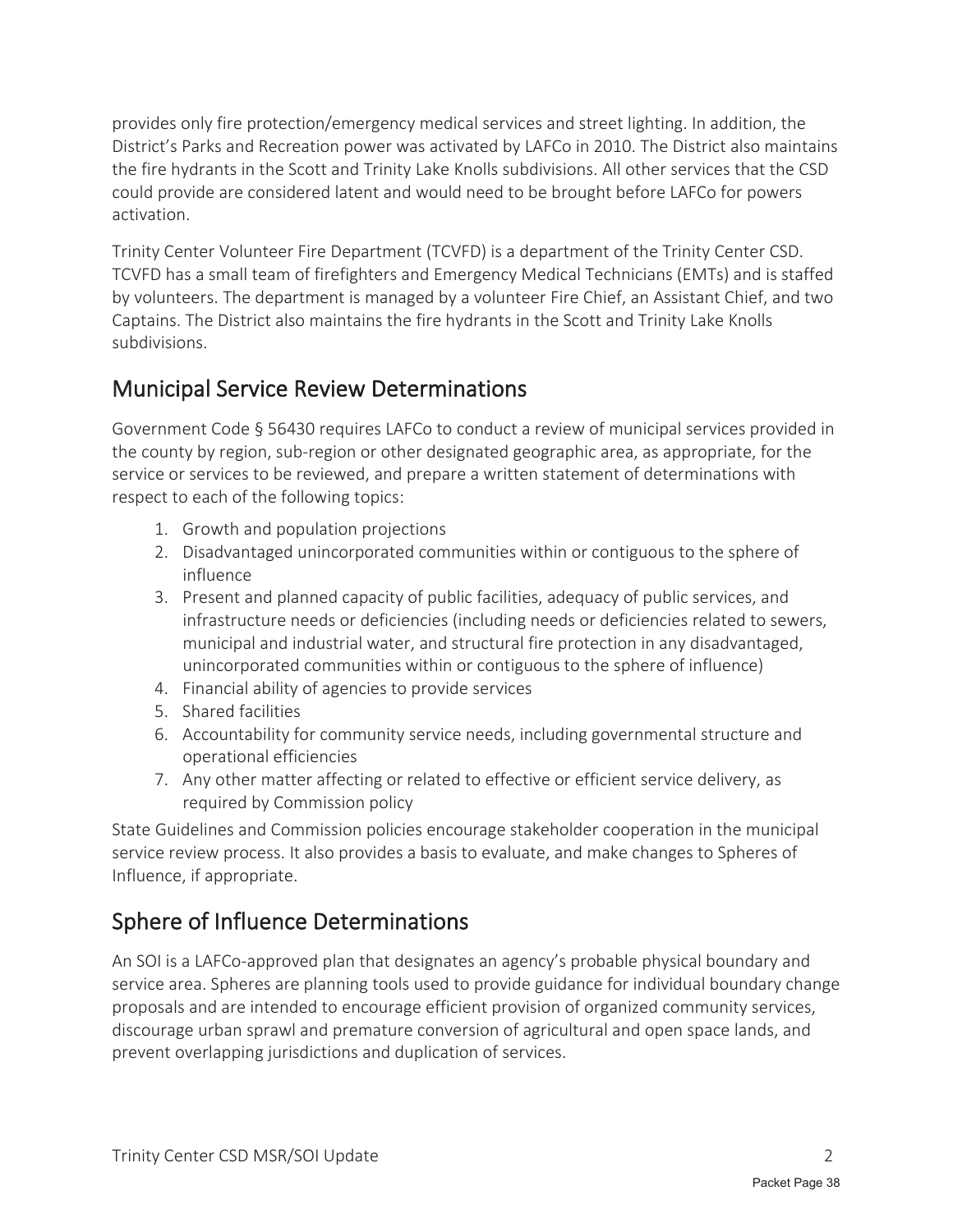LAFCo is required to establish SOIs for all local agencies and enact policies to promote the logical and orderly development of areas within the SOIs. Furthermore, LAFCo must update those SOIs every five years. For a SOI update, LAFCo is required to conduct an MSR and adopt related determinations. It must also make the following SOI determinations:

- 1. The present and planned land uses in the area, including agricultural and open-space lands
- 2. The present and probable need for public facilities and services in the area
- 3. The present capacity of public facilities and adequacy of public services that the agency provides or is authorized to provide
- 4. The existence of any social or economic communities of interest in the area if the Commission determines that they are relevant to the agency
- 5. The present and probable need for public facilities and services related to sewers, municipal or industrial water, or structural fire protection of any disadvantaged unincorporated communities within the existing sphere of influence.

#### Review Methods

The following information was considered in the development of this service review:

- o Agency-specific data: responses to LAFCo Requests for Information
- o Demographic data: U.S. Census Bureau; Department of Finance
- o Finances: budgets, rates and fees
- o Personal Communications with District staff
- o Other Reports: Trinity County Community Wildfire Prevention Plan Update 2015

Information gathered was analyzed and applied to make the required determinations. All information gathered for this report is filed by LAFCo for future reference.

### California Environmental Quality Act

The California Environmental Quality Act (CEQA) is contained in Public Resources Code § 21000 et seq. Public agencies are required to evaluate the potential environmental effects of their actions. MSRs are statutorily exempt from CEQA pursuant to § 15262 (feasibility or planning studies) and categorically exempt pursuant to CEQA Guidelines § 15306 (information collection). CEQA requirements are applicable to SOI Updates. The CEQA lead agency for SOI Updates is most often LAFCo, unless an agency has initiated an SOI expansion or update.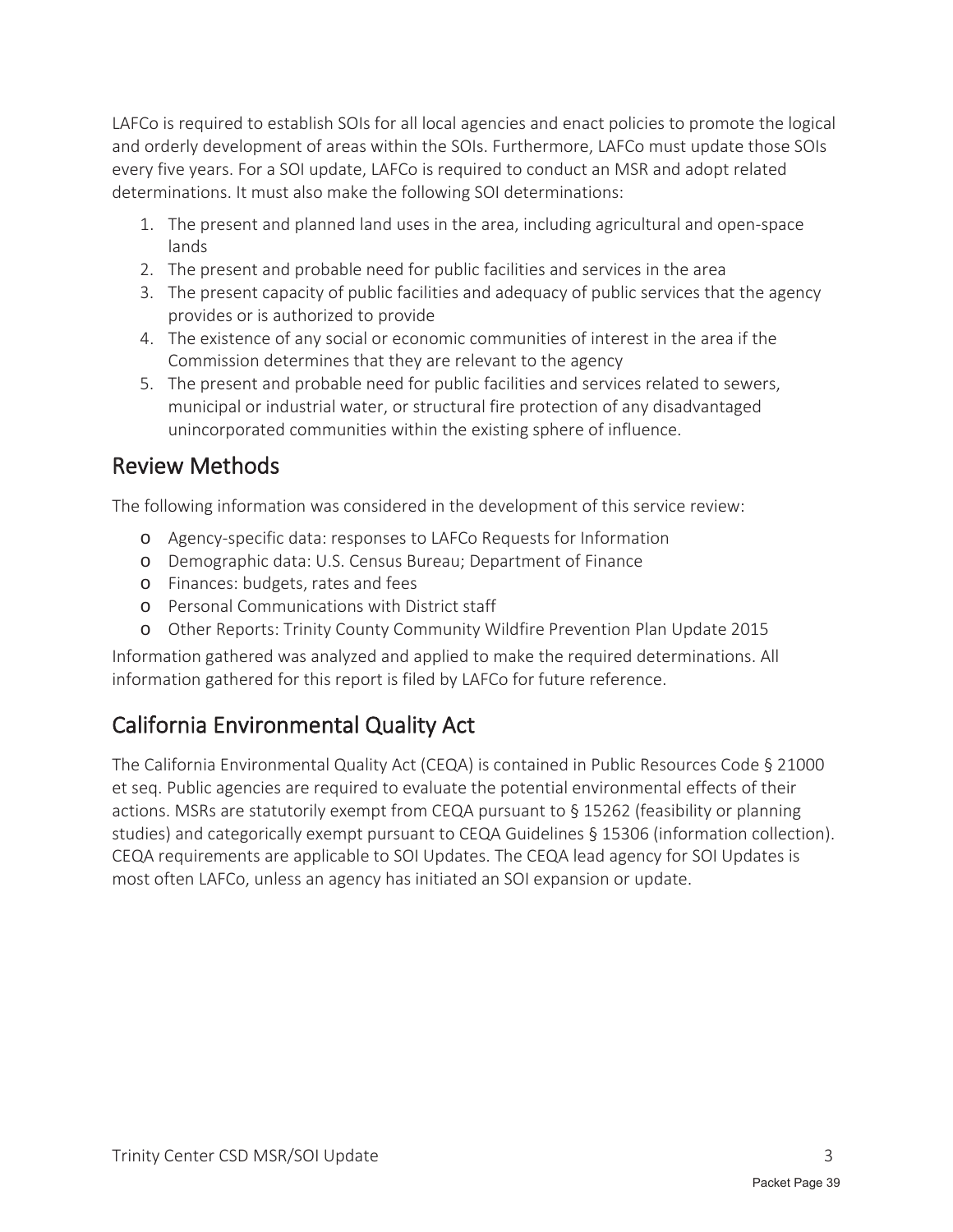# AGENCY OVERVIEW

| <b>Table 1: Trinity Center CSD Agency Profile</b> |                                                                     |  |  |
|---------------------------------------------------|---------------------------------------------------------------------|--|--|
| Formation                                         |                                                                     |  |  |
| Agency Name                                       | Trinity Center Community Services District                          |  |  |
| <b>Formation Date</b>                             | September 18, 1961                                                  |  |  |
| Principal Act                                     | Community Services District Law (Government Code §61000 -<br>61850) |  |  |
| Contact                                           |                                                                     |  |  |
| Main Contact                                      | Erik Anderson, General Manager                                      |  |  |
| E-mail                                            | TrinityCenterVFD@gmail.com                                          |  |  |
| <b>District Mailing Address</b>                   | P.O. Box 175, Trinity Center, CA 96091                              |  |  |
| District Office Address                           | Trinity Center IOOF Hall, 20 Scott Blvd, Trinity Center, CA 96091   |  |  |
| Alternate Contact                                 | Linnea Kneaper, Secretary/Treasurer                                 |  |  |
| Phone/Fax                                         | (530) 266-3420                                                      |  |  |
|                                                   | www.trinitycentervfd.org                                            |  |  |
| Website                                           | www.tcvfdauxiliary.org                                              |  |  |
|                                                   | www.northtrinitylake.com/services/TCCSD                             |  |  |
| Governance                                        |                                                                     |  |  |
| Governing Body                                    | <b>Board of Directors</b>                                           |  |  |
| <b>Board Meetings</b>                             | First Tuesday of every month                                        |  |  |
| Staffing                                          | General Manager and part-time Secretary/Treasurer                   |  |  |
| <b>Services</b>                                   |                                                                     |  |  |
| Services Provided                                 | Fire protection, rescue, and emergency medical services, street     |  |  |
|                                                   | lighting, fire hydrant maintenance                                  |  |  |
| Areas Served                                      | Unincorporated community of Trinity Center and adjacent rural       |  |  |
|                                                   | residential areas                                                   |  |  |

#### Formation

The Trinity Center Community Services District (CSD) was formed by Trinity County Board of Supervisors Resolution No. 69-61 on October 3, 1961. The District is located in Trinity County, approximately 30 miles northeast of Weaverville along Highway 3. It is bordered on the west by the Trinity Alps and is adjacent to an impounded section of the Trinity River known as Trinity Lake (Figure 1). The District serves the unincorporated community of Trinity Center and the Trinity Center Volunteer Fire Department (VFD) responds to medical and fire calls from Hatchet Creek (which flows into the northern end of Trinity Lake) to Cedar Stock Resort at the southern end of the Lake.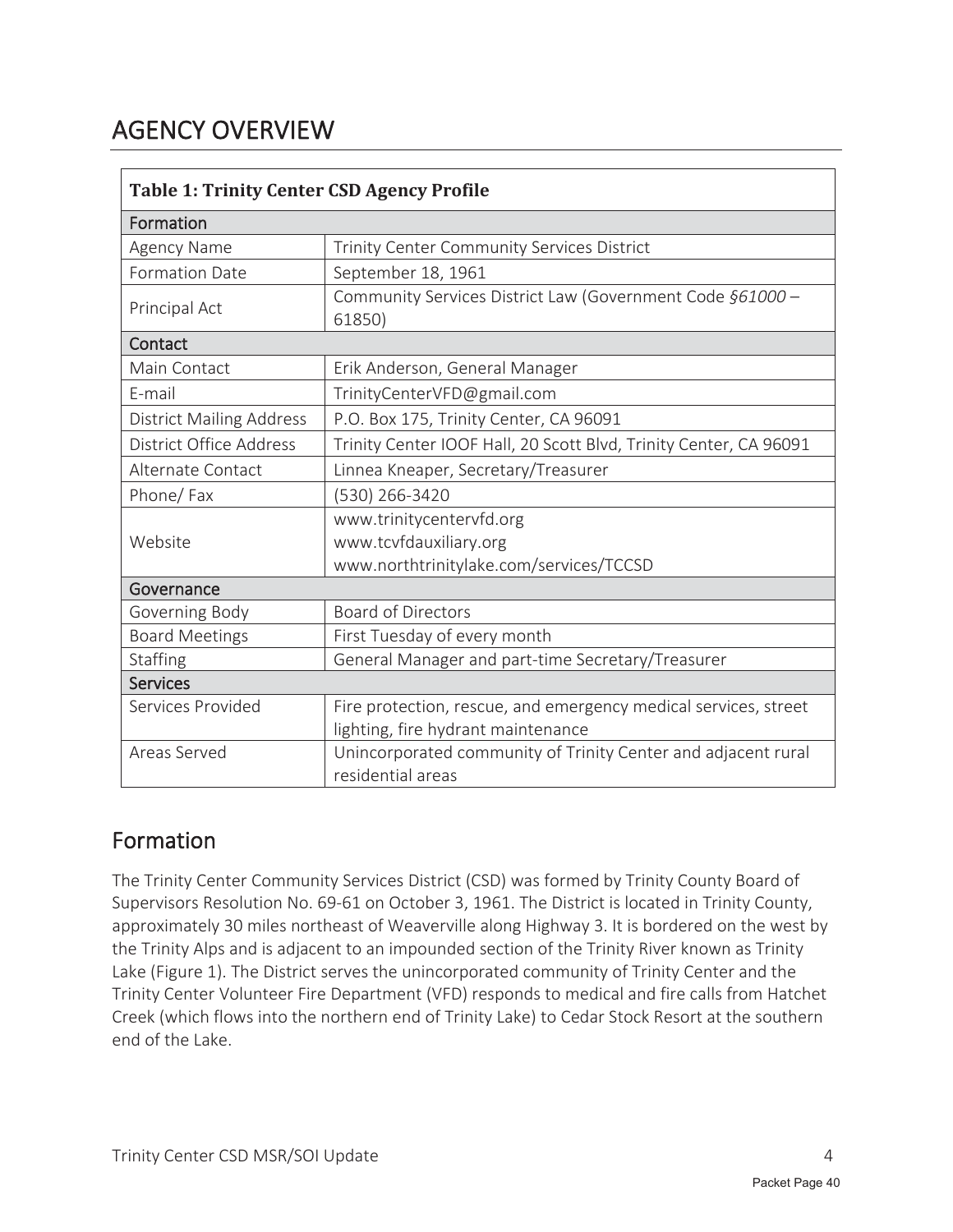### Services

Upon formation in 1961, Trinity Center CSD was authorized to provide a full range of services including water, wastewater, stormwater management, garbage disposal, fire protection, parks and recreation, street lighting, mosquito abatement and police services. The District currently provides only fire protection/emergency medical services, street lighting and fire hydrant maintenance. In addition, the District's Parks and Recreation power was activated by LAFCo in 2010. All other services that the CSD could provide are considered latent and would need to be brought before LAFCo for powers activation.

### Boundary

The District boundary, Sphere of influence (SOI) and the Trinity Center VFD extended response area are shown on Figure 1. Prior to District boundary changes initiated in 2010, via Resolution 2010-02, the District consisted of 3,614 acres and the SOI was a subset of District boundaries encompassing 1,353 acres. The SOI was reduced from its original size in 1984. Key constraints to growth within the SOI include timber zoning, low property ownership turnover and septic requirements. The annexation of the Covington Mill, Lake Forest Estates, Long Canyon and Ridgeville communities in 2010 was reviewed in the last approved MSR from 2010. The 2010 MSR included two SOI study areas. The first study area was recommended for annexation and inclusion in the District SOI. The second study area included the broader response area and included more resource lands. The 2010 annexation significantly increased the District boundaries and the District currently covers approximately 18,517 acres (29 square miles). The service area is comprehensive and does not need updating at this time.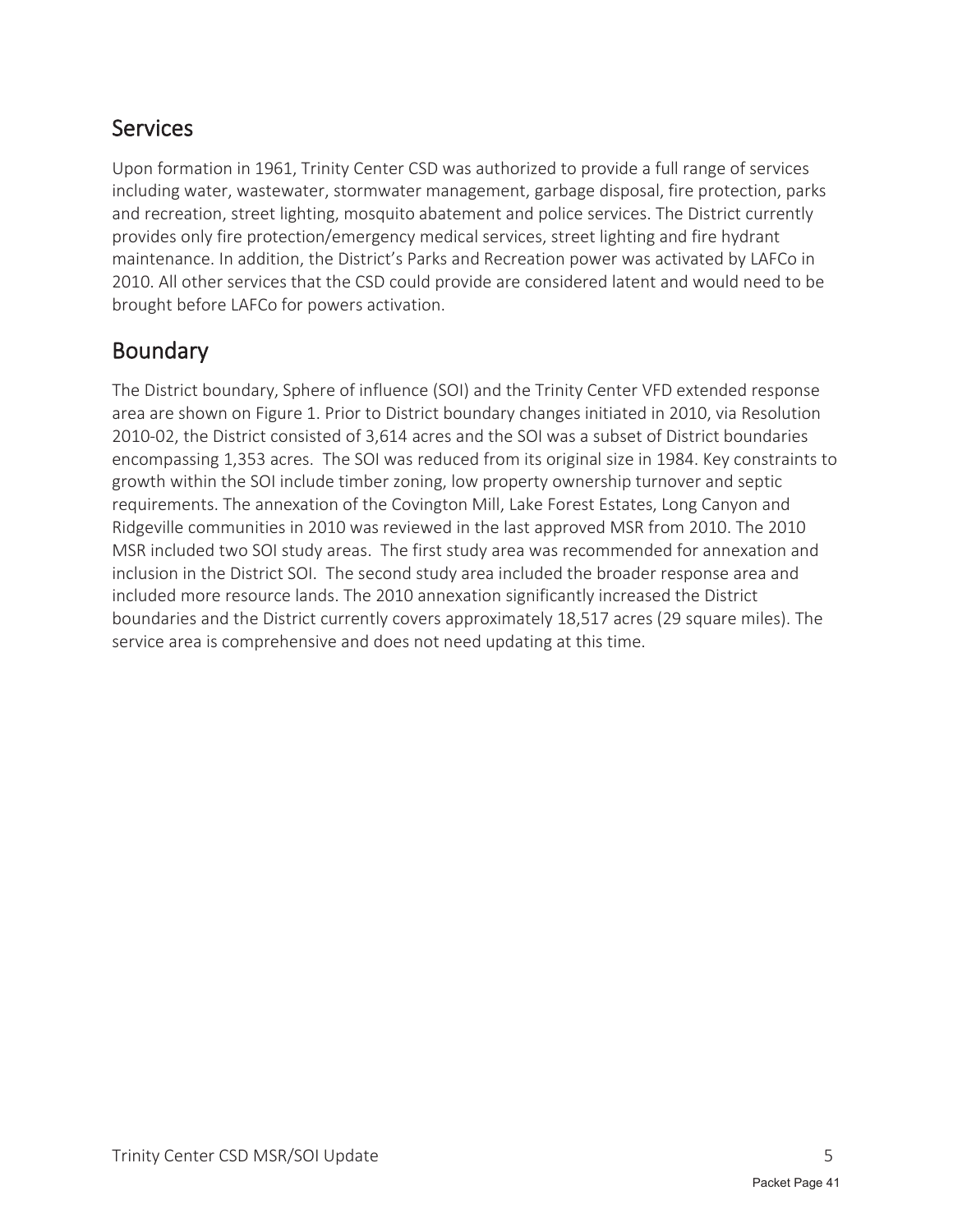Figure 1. District Boundary and SOI

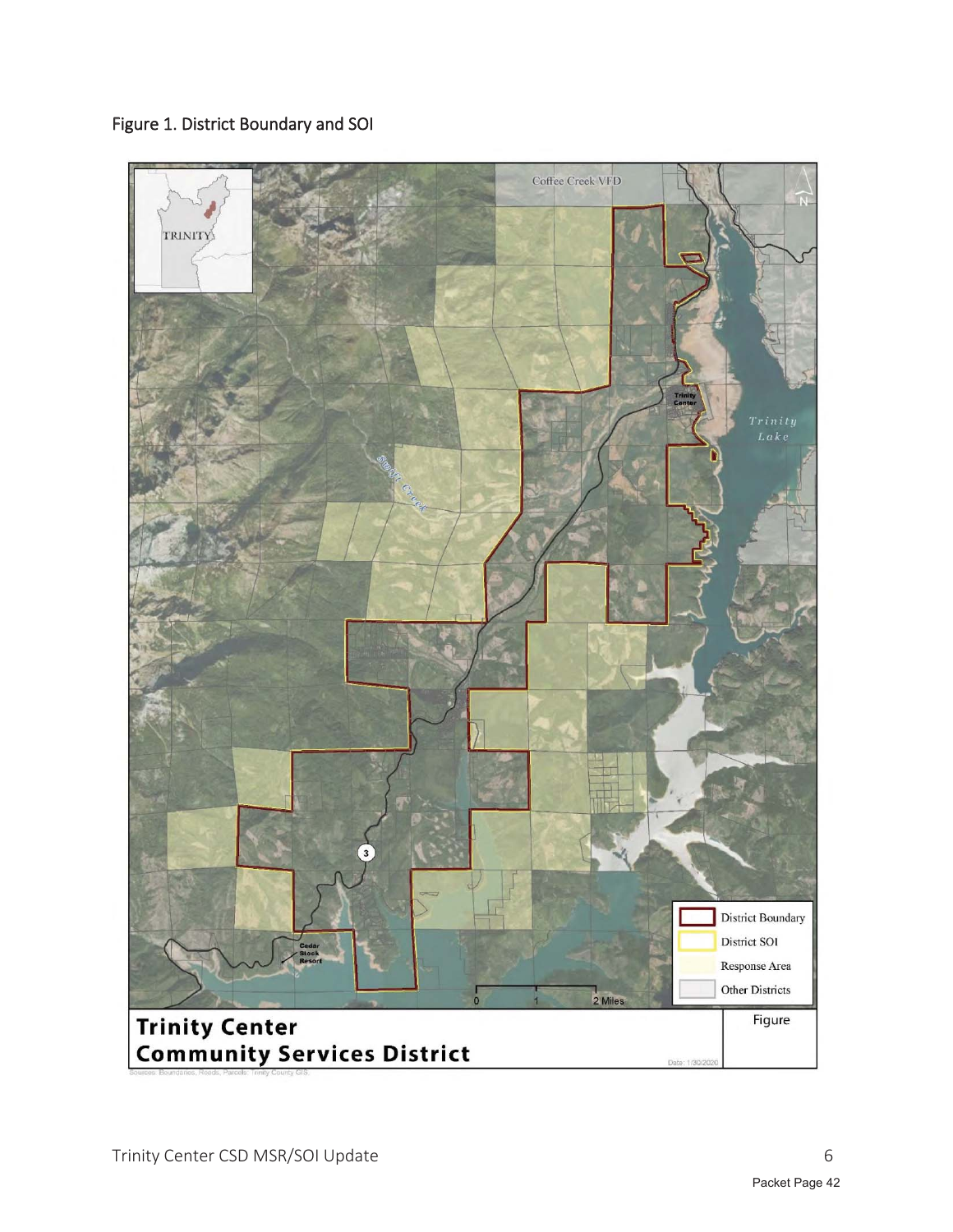### Governing Body

Trinity Center CSD is governed by a five-member Board of Directors, elected at large by District residents to serve four-year terms (Table 2). In order to be elected to the Board, candidates must be registered voters residing within the District boundaries. If there are insufficient candidates for election, or if the number of filed candidates is equal to the number of vacancies, then Board members may be appointed in lieu of election. The Board of Directors appoints officers, including a Chair and Vice Chair. There are no term limits for serving as an officer of the Board. Board members do not receive a stipend for attending meetings.

The Board meets on the first Tuesday of each month at IOOF Hall. In accordance with the Brown Act, all meetings of the District Board are open to the public and are publicly posted a minimum of 72 hours prior to regular meetings and a minimum of 24 hours prior to special meetings at the post office, fire department, and IOOF Hall. Meeting information is also posted online at www.northtrinitylake.com, and minutes are kept for all Board meetings and are available upon request.

| <b>Table 2: Trinity Center CSD Board of Directors</b> |                    |                        |  |
|-------------------------------------------------------|--------------------|------------------------|--|
| <b>Board Member</b>                                   | Title              | <b>Term Expiration</b> |  |
| Trish Wardrip                                         | <b>Board Chair</b> | 2020                   |  |
| Pat Frost                                             | Vice Chair         | 2022                   |  |
| Mike McHugh                                           | Director           | 2022                   |  |
| Martie Mullen                                         | Director           | 2020                   |  |
| Drew Rusnak                                           | Director           | 2022                   |  |

#### Management & Staffing

The District contracts for Secretary/Treasurer services. The General Manager is a volunteer, unpaid position. All agency decisions are overseen by the Board of Directors upon consideration of public input and discussion.

### Public Outreach

The Trinity Center Volunteer Fire Department (VFD) is a department of the Trinity Center CSD. Fire department operating expenses are District funded, whereas most capital improvement projects for the VFD are accomplished through fundraising and grants. The Trinity Center VFD Auxiliary, a non-profit, tax exempt charitable organization, plays a major role in fundraising for the department. The Auxiliary is committed to helping provide the equipment and facilities the department needs to operate. VFD fundraising events include the biennial Fire (Rummage) Sale, Firehouse Open Houses, Prime Rib Dinner and Pancake Breakfasts. Fundraising for the VFD also occurs at other area events.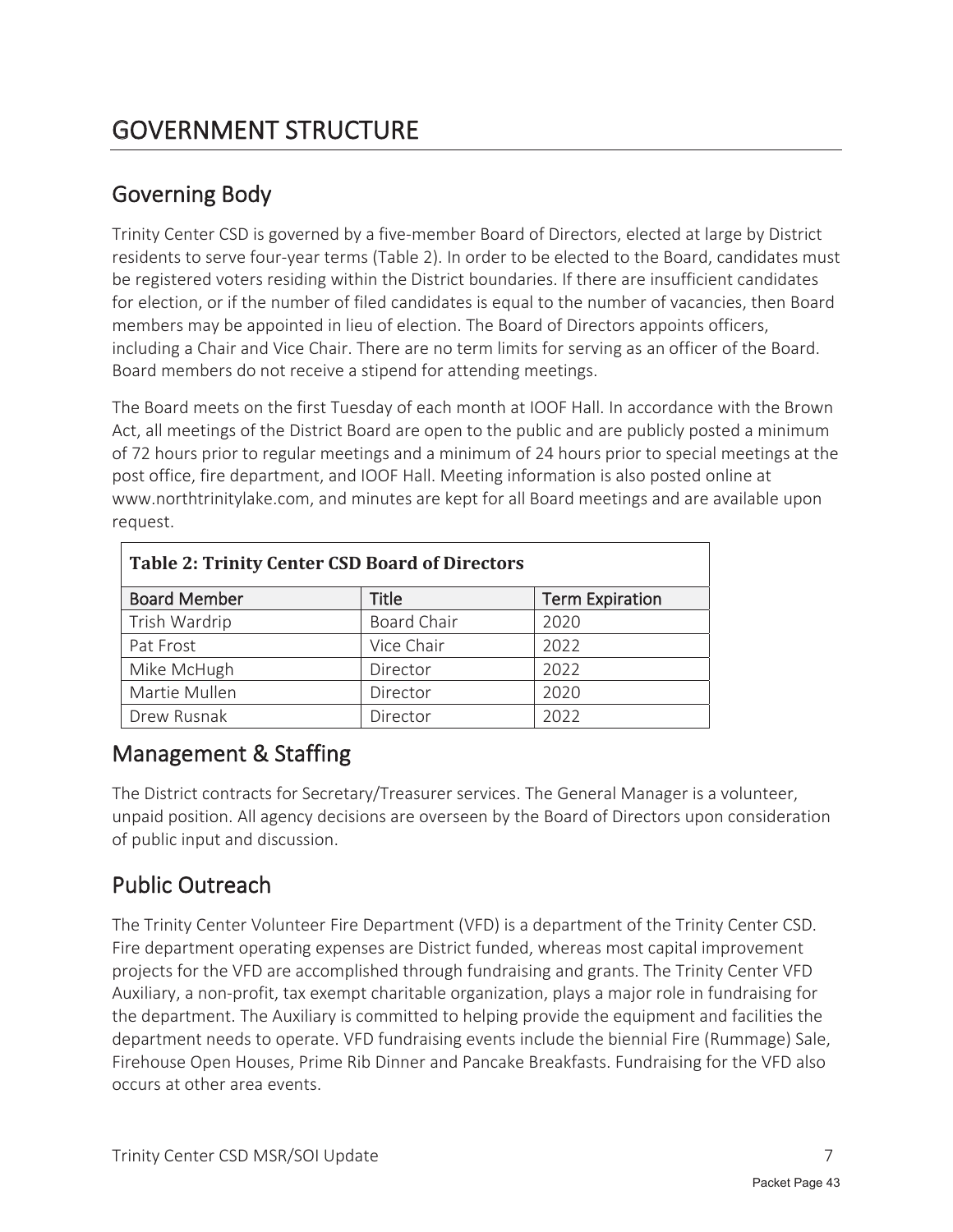The District does not maintain a website. However, the Trinity Lake Revitalization Alliance nonprofit, non-government organization maintains a website at www.northtrinitylake.com that provides information regarding the District and Board of Directors, history of the VFD, budget, meeting agendas and minutes, and contact information. In addition, Trinity Center VFD and the Trinity Center VFD Auxiliary both have their own websites at www.trinitycentervfd.org and www.tcvfdauxiliary.org.

SB 929 (McGuire) was signed into law on September 14, 2018 requiring all independent special districts to have and maintain a website by January 1, 2020. Only hardship-based findings, identified in a board resolution approved at a regular meeting, would allow a district to be exempt from establishing or maintaining a website. The findings may include inadequate internet access; significantly limited financial resources; or insufficient staff resources. The resolution would be valid for one year and would need to be adopted annually so long as the hardship exists. The CSD Board adopted a hardship resolution (Resolution 2019-04) exempting themselves from the website requirement on December 3, 2019.

#### Accountability

The Trinity Center CSD has an adopted Policies and Procedures Manual that addresses administrative, financial, and general operating policies and procedures for the District. The Policies and Procedures Manual was last updated in 2019. The Volunteer Fire Department also has its own policies and operating guidelines that guide department activities.

The Political Reform Act requires all state and local government agencies to adopt and promulgate a Conflict of Interest Code pursuant to Government Code §81000 et seq. The Political Reform Act also requires persons who hold office to disclose their investments, interests in real property, and incomes by filing a Statement of Economic Interests (Fair Political Practices Commission Form 700) each year pursuant to Government Code §87203.

According to AB 1234, if a local agency provides compensation or reimbursement of expenses to local government officials, then all local officials are required to receive two hours of training on public service ethics laws and principles at least once every two years and establish a written policy on reimbursements pursuant to Government Code §53235. In addition, AB 1661 went into effect in 2016 and addresses local government sexual harassment prevention training and education.

The District complies with the above requirements. They currently hold insurance through Golden State Risk Management, which offers programs and trainings as well as an annual conference.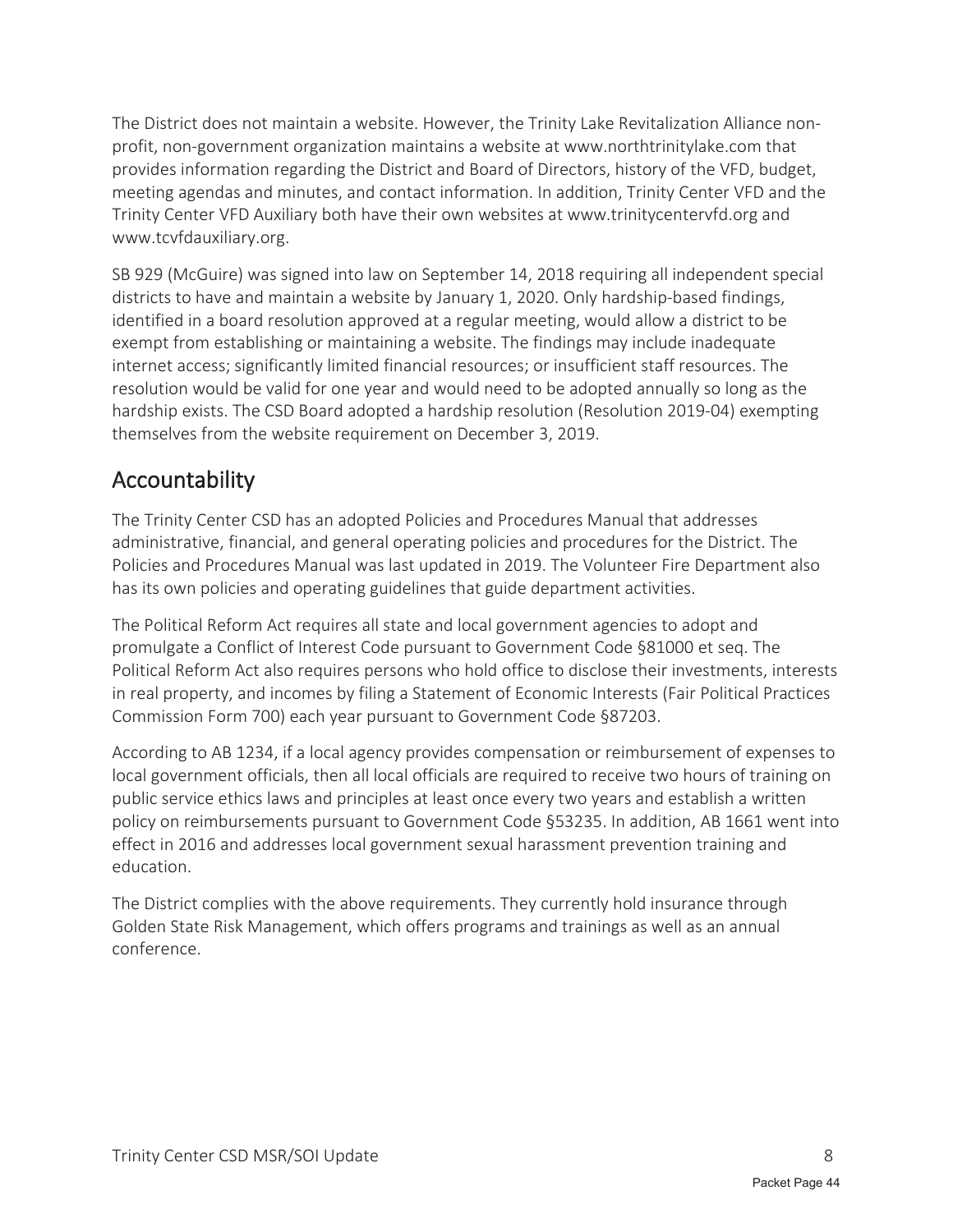#### Service Overview

Trinity Center CSD provides fire protection/EMS services within District boundaries. The District maintains fire hydrants located in Trinity Center, Trinity Meadows, Northwood Estates, Trinity Lake Knolls and the KOA. Street lighting is provided in in the Scott and Trinity Lake Knolls subdivisions.

The Trinity Center VFD is an active member of the fire service in Trinity County and is staffed entirely by volunteers. The department provides a full range of fire protection services, including emergency medical services, auto extrication, search and rescue, and general public assistance. Trainings of the Trinity Center VFD are held at 5:00 P.M. on the first three Wednesdays of each month. An annual meeting is typically held in January to discuss general topics and elect department officers. In 2019, the Department hosted a countywide wildland preparedness training in Trinity Center.

Trinity Center VFD has an automatic aid agreement with the Coffee Creek VFD and jointly responds to all emergency calls. The entire District is located within the State Responsibility Area (SRA) and the department works closely with the USFS, through an interagency agreement with CAL FIRE to respond to wildfire incidents on SRA lands.

#### Service Demand

Trinity Center VFD receives an average of 8 calls per month, with call volume increasing in the summer months. The District responds to an average of 90 calls per year, with the majority of calls being medical-related. Other calls such as vehicle accidents may also involve the delivery of emergency medical services. The District maintains an emergency response log and training records (Table 3). During the District Board meetings, the Fire Chief provides a report on all emergency calls that occurred since the prior meeting and provides an update on Trinity Center VFD activities and volunteer hours.

| Table 3: Trinity Center VFD 2019 Service Activities |               |                        |  |
|-----------------------------------------------------|---------------|------------------------|--|
| <b>Activity Type</b>                                | <b>Number</b> | <b>Personnel Hours</b> |  |
| Fire call                                           | 28            | 170                    |  |
| Medical call                                        | 68            | 310                    |  |
| Vehicle Accident call                               | 8             | 71                     |  |
| Other                                               | 49            | 303                    |  |
| Training                                            | 33            | 332                    |  |
| FEAT                                                | 23            | 279                    |  |
| <b>Total Responses</b>                              | 209           | 1,465 hours            |  |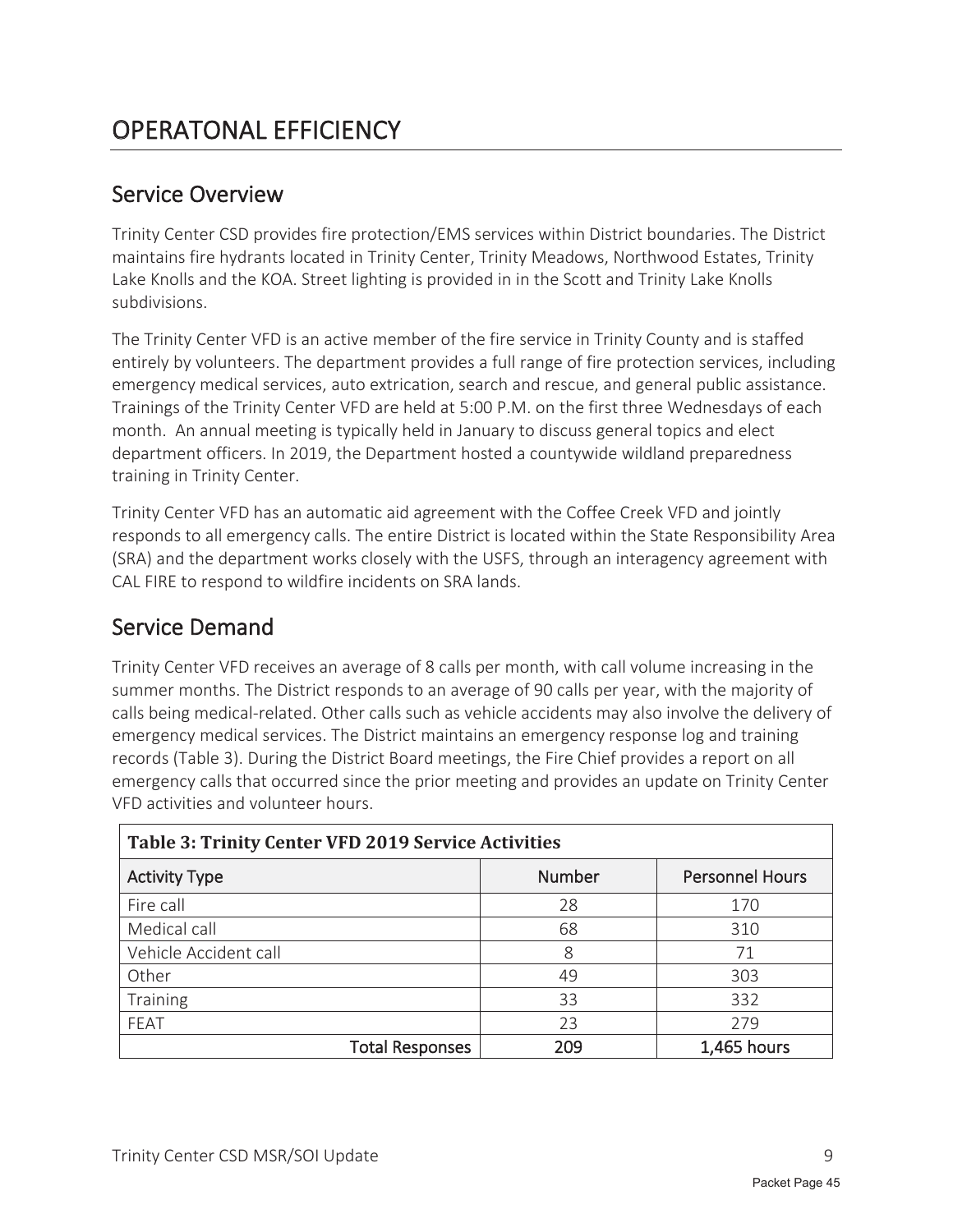### ISO Rating

There are several benchmarks by which the level of fire service provided by an agency may be measured, and the Insurance Services Office Public Protection Classification, or ISO PPC, is one such measure. The ISO is a rating commonly used by insurance companies to determine fire insurance rates, with 1 being the best rating which indicates the highest level of fire protection and the lowest is 10. ISO sends a comprehensive questionnaire, and schedules a site visit by an auditor, to measure the capabilities of a department. The most recent audit was conducted in 2018 and the department received an ISO rating of "5/9". The Class 5 rating applies to all properties within five road miles of the Trinity Center fire station and within 1,000 feet of a creditable hydrant or alternate water supply. This includes the Trinity Center subdivision, Trinity Meadows, Northwood Estates, Trinity Lake Knolls and KOA. Class 9 applies to properties beyond 1,000 feet of a fire hydrant, but within five road miles of the fire station. Properties beyond five road miles from the fire station are Class 10.

#### Personnel

The VFD has 12 active volunteer personnel. The department is managed by a volunteer Fire Chief/Medical Director Bob Byrant and two Captains Mike McHugh and Steve Noverr. All firefighters are CPR and First Responder certified. 1 member is EMT certified and 1 is a certified paramedic. The Department operates an Advanced Life Support (ALS) ambulance when staffing is available. When the paramedic is unavailable, the department's ambulance operates as a Basic Life Support (BLS) service. In any case, a Trinity County Life Support ambulance is dispatched concurrently for all medical calls and usually rendezvouses with Trinity Center VFD midway to Weaverville to take over treatment and transport. Dispatching is handled by the Trinity County Dispatch Center from its headquarters in Weaverville. EMS services are provided under authority of NorCal EMS.

Trinity Center VFD frequently uses air evacuation for seriously ill or injured patients and all personnel are trained for integration with air operations. The nearby Trinity Center Airport, along with other prearranged landing zones, enable air ambulance service, saving 50 to 90 minutes in the time it takes to transport a patient to a hospital in Redding. Two air ambulance services (REACH and PHI) regularly provide service to the Trinity Center VFD response area as well as to the CA Highway Patrol Air Division under special circumstances.

Trinity Center VFD's Fire Emergency Assistance Team (FEAT) helps the department with traffic and crowd control. FEAT provides crucial traffic and crowd control support to the fire department and other agencies working along the highway. If a medical situation requires an offairport helicopter landing, FEAT manages traffic at the landing zone. Fire incidents, such as small fires along the highway, or fuel reduction projects, can also require FEAT's assistance. FEAT has 10 members.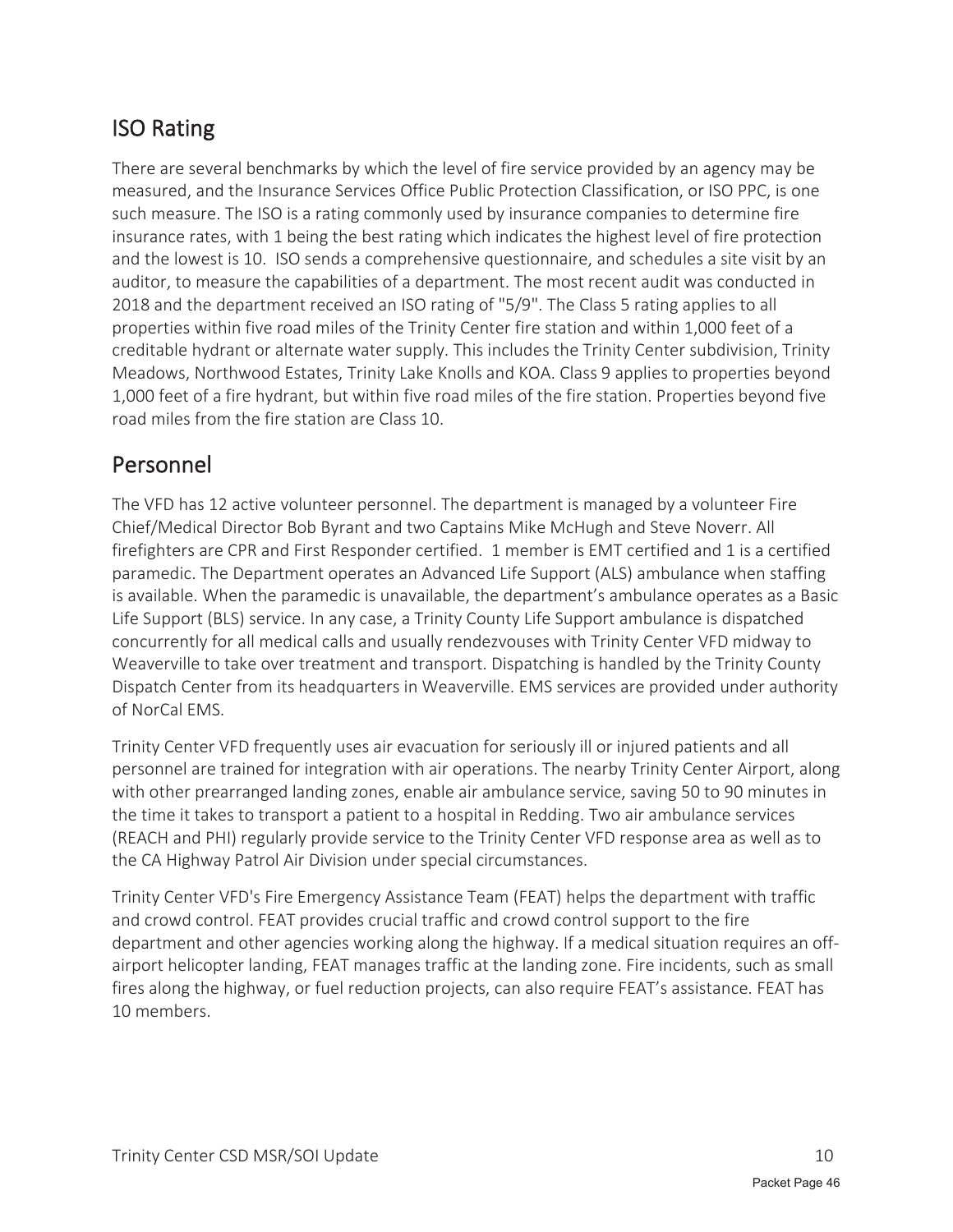### Street Lighting

Trinity Center CSD maintains 18 streetlights in the Scott and Trinity Lake Knolls subdivisions. Requests for a new streetlight can be submitted to Trinity County Public Utilities District, with final approval required by the District at a public hearing.

### Parks and Recreation

As was discussed with LAFCo in the 2010 hearings regarding the annexation, it is the intent of the Trinity Center CSD to provide a recreational facility or facilities in the future. Examples contemplated include a town park or a town community hall. Therefore, LAFCo activated the District's latent Parks and Recreation power at that time.

#### Fire Hydrant Maintenance

Trinity Center CSD maintains fire hydrants in Trinity Center, Trinity Meadows, Northwood Estates, Trinity Lake Knolls and the KOA. In addition, the VFD has access to a 430,000-gallon tank in Scott subdivision and two tanks totaling 210,000 gallons in the Trinity Lake Knolls subdivision for fire flows. There is also water access via Swift Creek and Trinity Lake.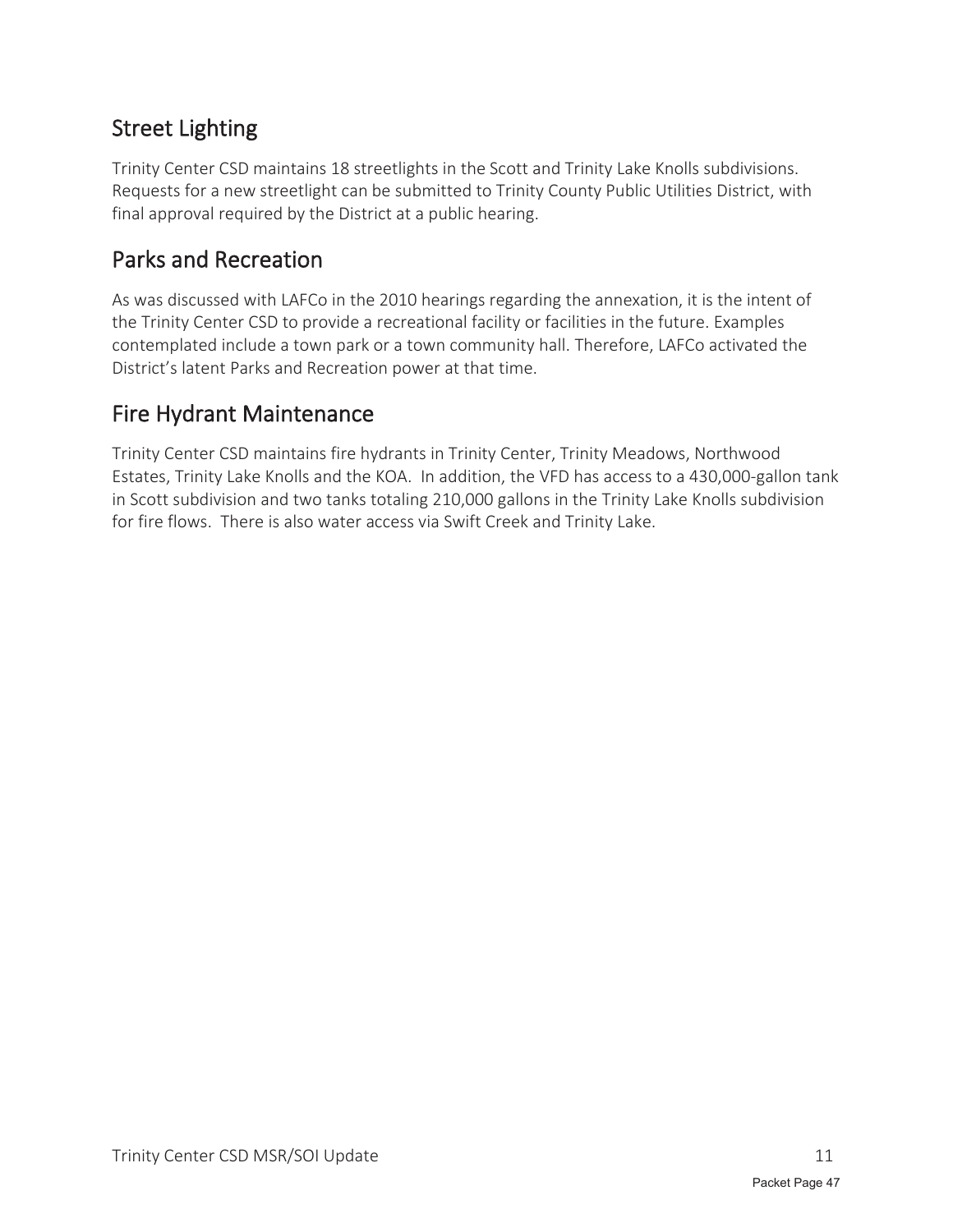# INFRASTRUCTURE AND FACILITIES

The Trinity Center VFD station is located at 111 Trinity Vista Drive and houses three engines, one rescue vehicle, and one ambulance, as follows:

- Type I pumper engine (1973 International Harvester)
- Type II pumper engine (1985 Grumman Attack Cat)
- Type III CAFS/pumper engine (2004 ford F-550 4x4 CAFFS)
- Rescue truck (1999 Ford F-350 4x4)
- $\bullet$  ALS ambulance (2002 Ford F-350 4x4)

Trinity Center VFD is in the plan review phase for a new apparatus building that will be constructed next to the current fire station. The new apparatus station will be temperaturecontrolled and accommodate larger vehicles. In addition, the existing station will be remodeled to accommodate expanded training, storage, kitchen facilities, separate dressing facilities for male and female responders, and offices. The Trinity Center VFD Auxiliary has been instrumental in helping the VFD to reach its fundraising goals and they are nearly ready to begin construction in 2020.

Trinity Center VFD recently completed a Radio Repeater project in December 2019 to improve emergency communications coverage south of Trinity Center. The total cost for the repeater was approximately \$19,000 including donated space in an equipment shed and on an antenna tower. A \$20,000 grant was received from Coast Central Credit Union Community Investment Fund that covered the costs of the new repeater.

### Challenges and Needs

Like many rural departments, Trinity Center VFD is challenged with aging equipment and relies heavily on grants to fund larger purchases. In 2017, the department was able to replace their Jaws of Life (\$28,000) and is planning to replace its 1985 pumper truck (\$72,000). The 30-yearold Engine has a small water tank and limited effectiveness for dealing with rural brush and structure fires. During the VFD's recent ISO insurance audit, the Department learned that their Engine's small tank and pump capacity negatively impacted their overall ISO rating, so an engine upgrade is necessary to maintain service levels. The fire district's ISO score is extremely important to property owners in the District in purchasing fire insurance.

In coordination with the Trinity County Fire Chiefs Association, Trinity Center VFD is planning to refurbish nine (9) SCBA packs in 2020 and replace 18 SCBA bottles in 2021.The department also needs to replace its wildland gear and ultimately its structure gear in the next couple years. Group purchasing and coordination with other departments through the Chiefs Association has helped build interoperability and capacity of rural fire agencies in Trinity County.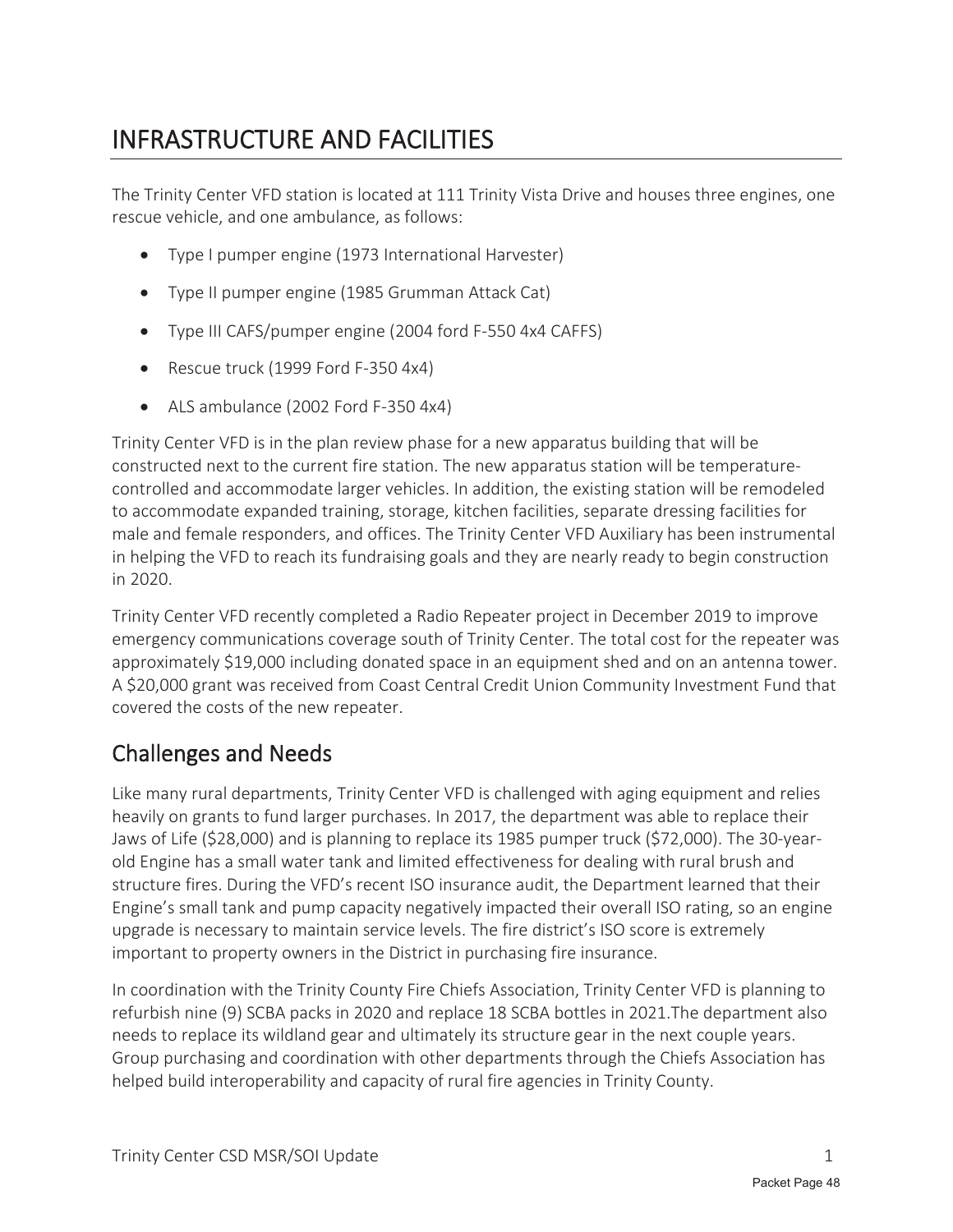### Regional Collaboration

Trinity Center VFD has an automatic aid agreement with Coffee Creek VFD and jointly responds to all calls dispatched within both districts. Trinity Center VFD also supports CAL FIRE and the US Forest Service during local wildfire fighting operations. The team was onsite for both the Coffee fire in 2016 and the Delta fire in 2018. The Delta Fire started six days after the devastating Carr Fire was contained on August 30,2018. The Delta fire edged into Trinity County in the Trinity Lake area threatening East Fork Valley. To provide efficient air support, the U.S. Forest Service took over Trinity Center airport as a tactical helicopter base and contracted with Trinity Center VFD to provide standby crash rescue services for eight days (368.5 hours.) This same service was contracted by the Forest Service for the 2016 Coffee Fire.

Work on the 2018 Trinity Center Fuel Reduction Project was done by the Trinity County Resource Conservation District (TCRCD) and funded by the California Fire Foundation and PG&E. The project treated land between Trinity Center Elementary School and Highway 3, down Airport Road, and two empty, absentee-owner lots in the Scott subdivision. The grant covered \$14,400, plus \$250 from the Trinity Center VFD Auxiliary, \$750 from Trinity Center CSD and \$5,537 from Trinity PUD. Trinity Center VFD provided over 100 hours of in-kind service. The Trinity Center VFD was awarded a small grant (\$3,240) through Title III of the Secure Rural Schools Act to continue the defensible space work within Trinity Center and likely will contract with the TCRCD to implement the project in the Spring of 2020.

### Other Service Providers

Community water in the Trinity Center area is provided by private water companies including Trinity Center Mutual Water Company (MWC), Trinity Knolls MWC and the Covington Mill MWC Divisions A and B. These companies operate water systems that serve different areas of the Trinity Center community. Trinity Center MWC has 252 service connections and gets raw water from Swift Creek. Trinity Knolls MWC serves 65 connections and gets its water from seven wells. Covington Mill MWC Division A serves 42 service connections from one well. Division B serves 99 connections from seven well sources. Water service in the area is also provided by individual wells. Community wastewater services are not provided in this area; the community relies upon individual septic tanks for sewage disposal.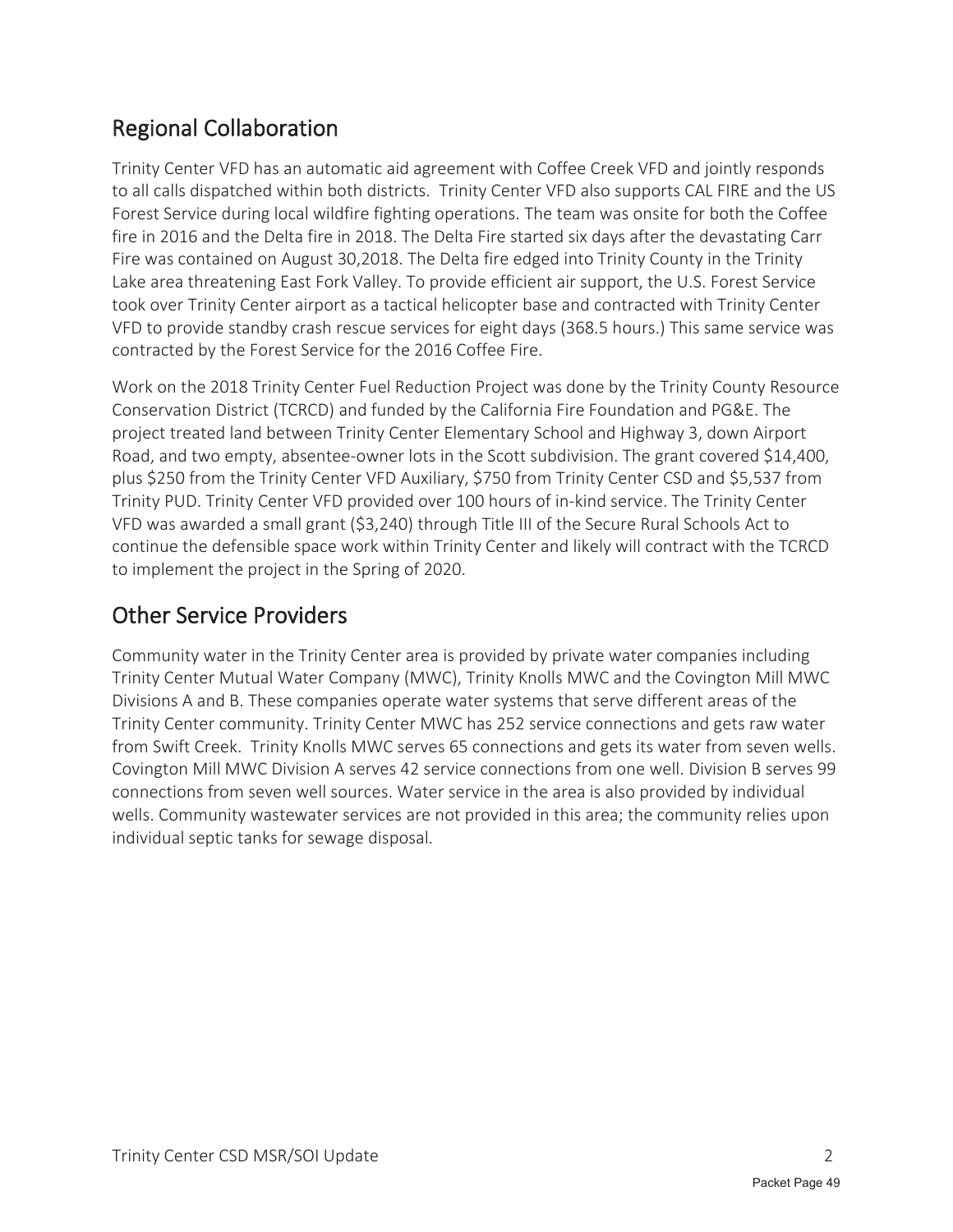### FINANCING

#### Revenue and Expenditures

The Trinity Center CSD provides the majority of the Trinity Center VFD's operations funding. In addition to funding the Trinity Center VFD, the Trinity Center CSD maintains the Trinity Center's fire hydrants and streetlights. These items require about \$20,000 per year, leaving \$30,000 to \$40,000 of District revenues of about \$60,000 annually for the VFD's operating budget. The District's actual financial performance is audited annually by outside audit firms.

The Trinity Center CSD is primarily funded by a small percentage of property taxes collected by Trinity County for all private parcels within the county boundary. The District operates on property tax budget of about \$58,000 a year, of which \$28,200 is spent on district fire hydrant maintenance, street lighting, and financial management. The remaining budget is allocated to the VFD's normal operating expenses and the purchase of small assets.

The District's annually budgeted revenues and expenses are shown in Table 4. The District budgets very conservatively based on county tax revenue forecasts and already-awarded grants. The approved annual budgets occasionally show a negative effect on the District's funds. This approach shows funding priorities and emphasis. However, in most years, actual expenses do not reach the levels budgeted, and typically, very large expenses are offset by grant funding and donations to the Fire Department from a very generous community. Table 4 shows these differences between budget numbers and actual expenses. In fact, in all the years analyzed, the District reserves grew, because actual expenses were less than budgeted expenses, and revenues exceeded tax revenue forecasts. Note that FY 2019-20 is the current year ending June 30, 2020, and the FY 2018-19 audit is underway.

| <b>Table 4: Trinity Center CSD Budget Summary</b> |                              |                       |                              |
|---------------------------------------------------|------------------------------|-----------------------|------------------------------|
|                                                   | FY 2017-18<br><b>Adopted</b> | FY 2018-19<br>Adopted | FY 2019-20<br><b>Adopted</b> |
| <b>Revenues</b>                                   |                              |                       |                              |
| Secured and Unsecured Tax                         | \$56,400.00                  | \$56,400.00           | \$76,667.00                  |
| Prior Year Unsecured Tax                          |                              |                       | \$100.00                     |
| Timber Yield Tax                                  | $\overline{\phantom{a}}$     |                       | \$100.00                     |
| Supplemental Tax                                  | \$1,600.00                   | \$1,600.00            | \$2,175.00                   |
| Interest Income                                   | \$600.00                     | \$600.00              | \$1,675.00                   |
| State Hoptr.                                      | \$700.00                     | \$700.00              | \$700.00                     |
| Special District Revenue                          | \$4,500.00                   | \$3,000.00            |                              |
| Other Revenue                                     | \$1,000.00                   | \$1,000.00            | \$1,000.00                   |
| Grants                                            | \$3,000.00                   |                       | \$20,000.00                  |
| <b>Total Budget Revenue</b>                       | \$67,800.00                  | \$63,300.00           | \$102,417.00                 |
| <b>Expenditures</b>                               |                              |                       |                              |
| Salaries                                          | \$4,800.00                   | \$4,800.00            | \$4,800.00                   |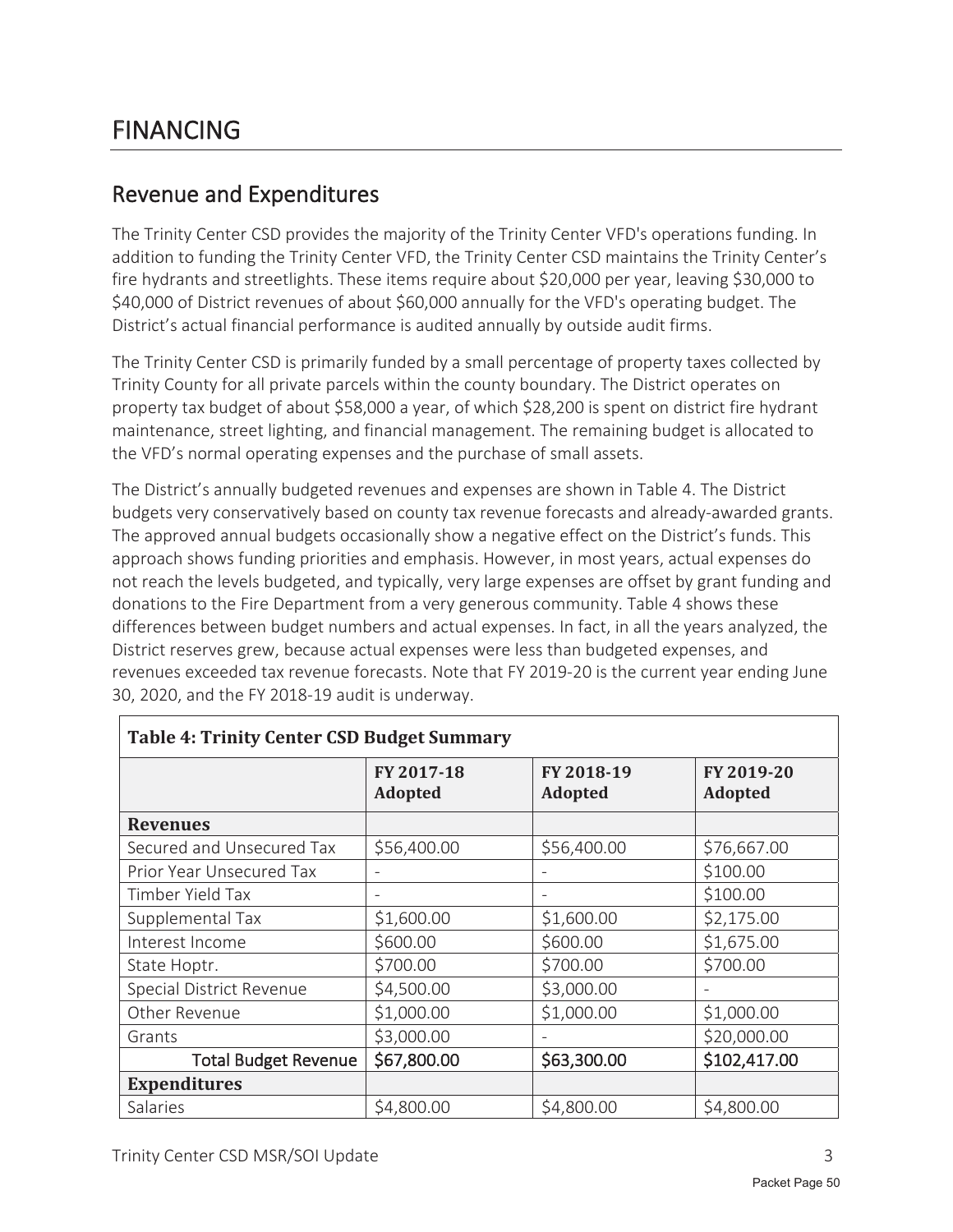| Communications                     | \$750.00     | \$750.00                 | \$800.00       |
|------------------------------------|--------------|--------------------------|----------------|
| Household Expense                  | \$450.00     | \$400.00                 | \$1,000.00     |
| Insurance                          | \$8,500.00   | \$8,755.00               | \$9,000.00     |
| Vehicle Maintenance                | \$5,500.00   | \$9,000.00               | \$9,000.00     |
| <b>Structure Maintenance</b>       | \$1,000.00   | \$1,000.00               | \$1,500.00     |
| Fire Equipment Supply/             | \$9,000.00   | \$9,000.00               | \$9,000.00     |
| Maintenance                        |              |                          |                |
| Medical Equipment and              | \$2,500.00   | \$2,500.00               | \$2,500.00     |
| Supply                             |              |                          |                |
| Communication Equipment            | \$3,000.00   | \$5,000.00               | \$5,000.00     |
| Office Expense                     | \$1,500.00   | \$750.00                 | \$1,000.00     |
| <b>Professional Services</b>       | \$2,000.00   | \$2,000.00               | \$2,000.00     |
| Physicals & Certifications         | \$1,000.00   | \$1,000.00               | \$2,000.00     |
| <b>Equipment Lease</b>             |              |                          |                |
| Rent/Lease Grounds                 | \$240.00     | \$240.00                 | \$240.00       |
| Purchase Grounds                   |              |                          |                |
| Small Tools/Instruments            |              | \$500.00                 | \$500.00       |
| Special Department Expense         | \$1,000.00   | \$2,500.00               | \$500.00       |
| Transportation & Travel            | \$2,000.00   | \$1,700.00               | \$2,650.00     |
| Utilities                          | \$5,200.00   | \$4,750.00               | \$5,000.00     |
| Fixed Assets (Land &               | \$15,000.00  | \$15,000.00              | \$42,500.00    |
| Equipment)                         |              |                          |                |
| TC Structure & Improvement         | \$10,000.00  | \$10,000.00              | \$10,000.00    |
| <b>Total Budget Expense</b>        | \$73,440.00  | \$79,645.00              | \$108,990.00   |
| <b>Budget Revenue less Expense</b> | (\$5,640.00) | (\$16,345.00)            | (56, 573.00)   |
|                                    |              |                          |                |
| <b>Actual Total Revenues</b>       | \$121,756.00 | \$136,537.00             |                |
| <b>Actual Total Expenses</b>       | \$61,429.00  | \$77,682.00              |                |
| <b>Actual Audited Results</b>      | \$60,327.00  | $\overline{$}58,855.001$ | (current year) |

#### **Grants**

An important source of funding for Trinity Center CSD, and in particular the VFD, comes from grants. Grant funding organizations include FEMA (Federal Emergency Management Agency) and Title III funding. These grants are usually dedicated to specific equipment needs such as fire suppression equipment, rolling stock, uniforms, and SCBA's (Self Contained Breathing Apparatus), as well as partial reimbursement of Workers Compensation insurance. The District dedicates significant effort and diligence to stay on top of grant opportunities that can benefit the District.

<sup>&</sup>lt;sup>1</sup> Unaudited results. The FY 2018-19 audit is underway as of this writing; these are preliminary results.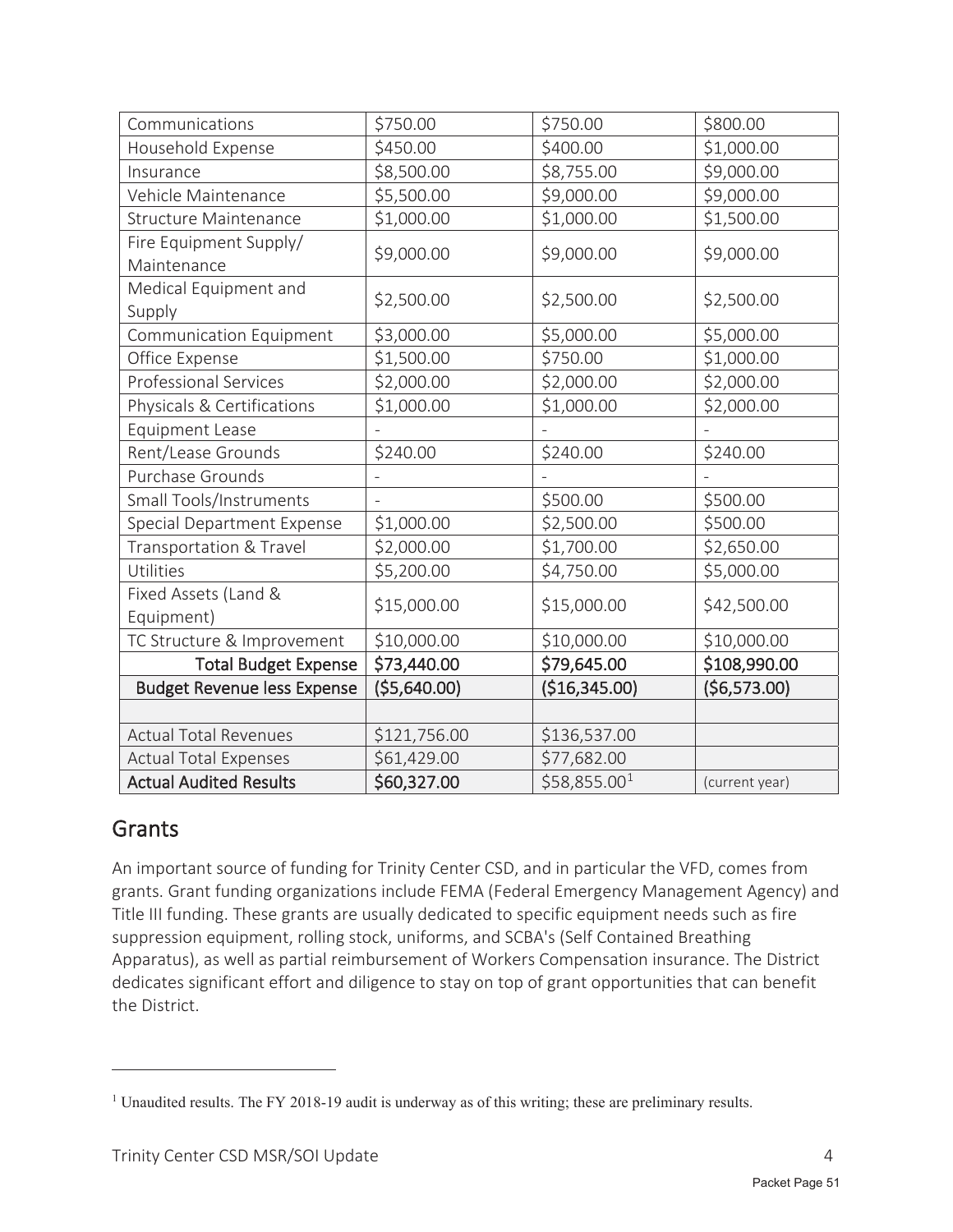The District performs outreach to local and regional organizations who offer grants to public safety departments. The major project underway at Trinity Center CSD is the construction of the new apparatus building that will cost approximately \$500,000. Major grant contributions to this effort, both in funding as well as in-kind donations, will offset nearly two thirds of the total cost. In particular, a generous donation from the McConnell Foundation, and a pending Community Development Block Grant from the State of California will provide over half the required funding.

Following are some of the items that the department has purchased with grants:

- Engine #1134 (\$98,000 of the \$141,000 price)
- Mobile radios in vehicles
- Handheld radios and pagers
- Structural turnouts, including jackets, pants, boots, helmets, masks, suspenders, gloves, and face shields
- Wildland turnouts, including jackets, pants, boots, helmets, NOMEX hoods, goggles, and gloves
- Vehicle stabilization equipment
- $\bullet$  SCBA (breathing) units
- $\bullet$  Thermal imaging camera
- Radio repeater equipment on Freethy Ridge (near Norwegian Meadow)

#### Audit Information

The District conducts annual audits and the available audit information indicates that the financial health of the District is strong. Audit results are often not available for as much as six months after the end of the fiscal year due to the time it takes for the county to close its books and provide final results. The county acts as the bank repository for District funds and thus must close its books in order to complete the District audit. As of this writing, the FY 2018-19 audit is underway.

#### Financing Constraints and Opportunities

Like many rural departments, the Trinity Center VFD relies on grants and donations to replace aging apparatus and equipment. The North Lake communities are very generous and Trinity Center VFD fundraising events are typically very successful. The District dedicates significant effort to stay on top of grant opportunities that can benefit the District.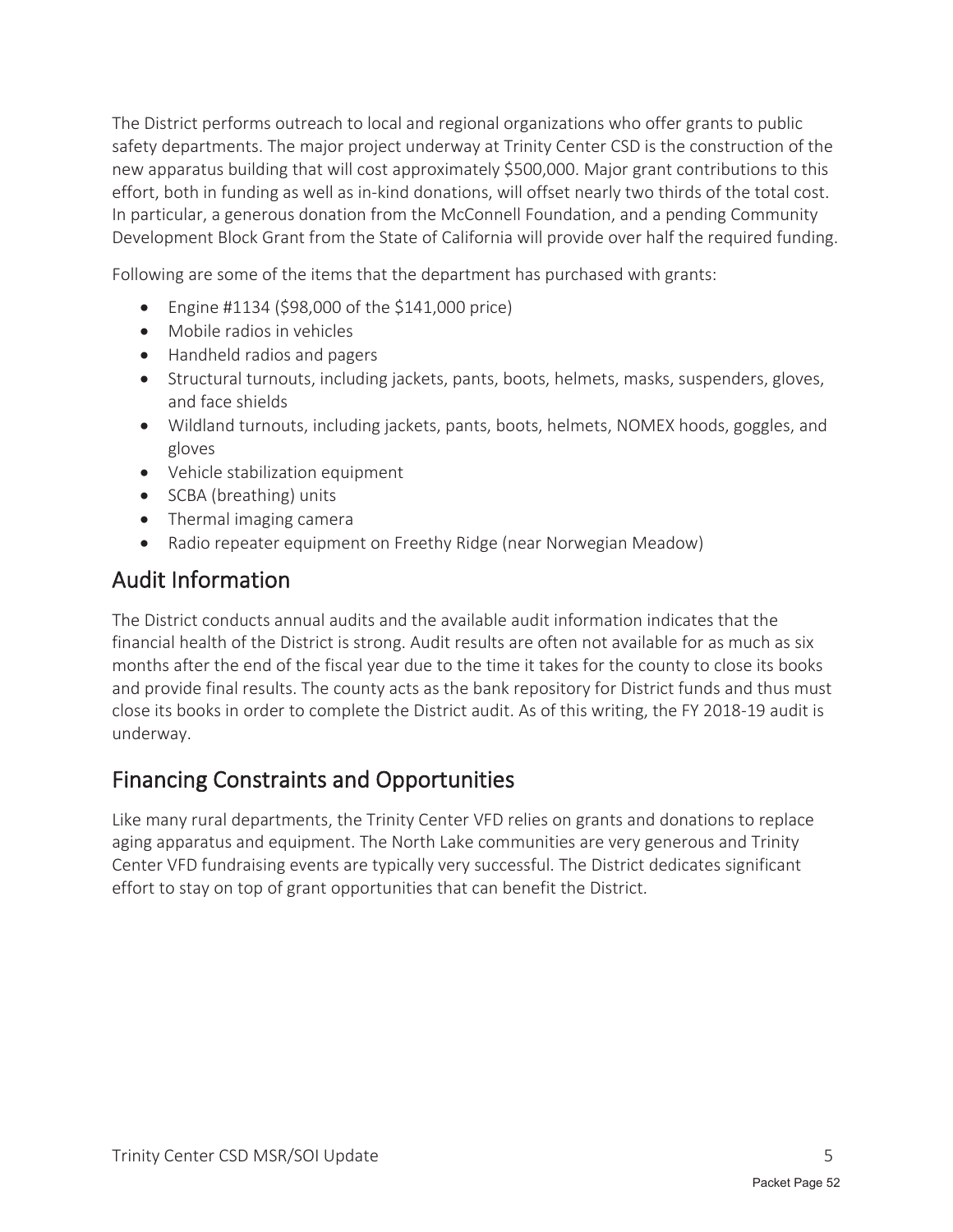# GROWTH AND POPULATION

### Existing Population and Projected Growth

According to the US Census, the total population in Trinity County was 13,786 in 2010 and 13,037 in the 2013-17 American Community Survey 5-year Estimate. The Department of Finance 2019 (DOF) reports a 0.3% increase in the unincorporated population of Trinity County between 2018 and 2019, for a total County population of 13,688 estimated in 2019.

Trinity Center is a Census Designated Place (CDP) and has an estimated population of 202 based on 2013-2017 American Community Survey 5-year population estimates. The District will likely continue to grow at or less than the current county-wide growth rate of 0.3% per year, putting the District population at approximately 208 in 2030.

### Existing and Planned Uses

The Trinity County General Plan (1988) and Zoning Code guides land use decisions within Trinity County, including the community of Trinity Center. The area served by Trinity Center CSD is largely agricultural, commercial timber production lands, recreation areas, and low density residential. The District also contains areas of light industrial and commercial areas, generally along Highway 3 and includes areas along Trinity Lake (Figure 2). Over 20% of the land in the District is federal land, including recreation areas, campgrounds, and forest land where the District responds to medical incidents, and can provide first-on-scene firefighting activities in support of the USFS.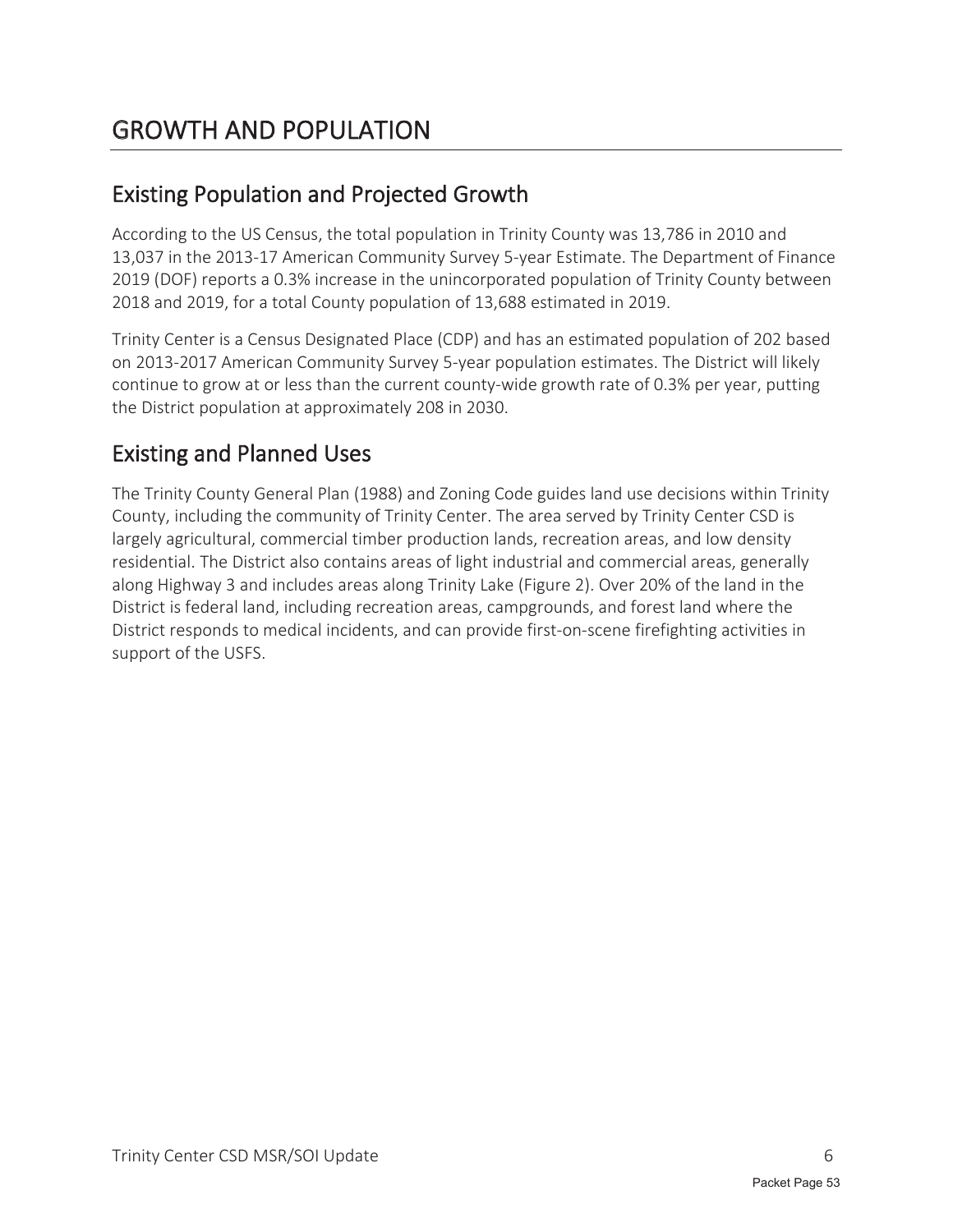

Figure 2 Trinity Center CSD Land Use Designations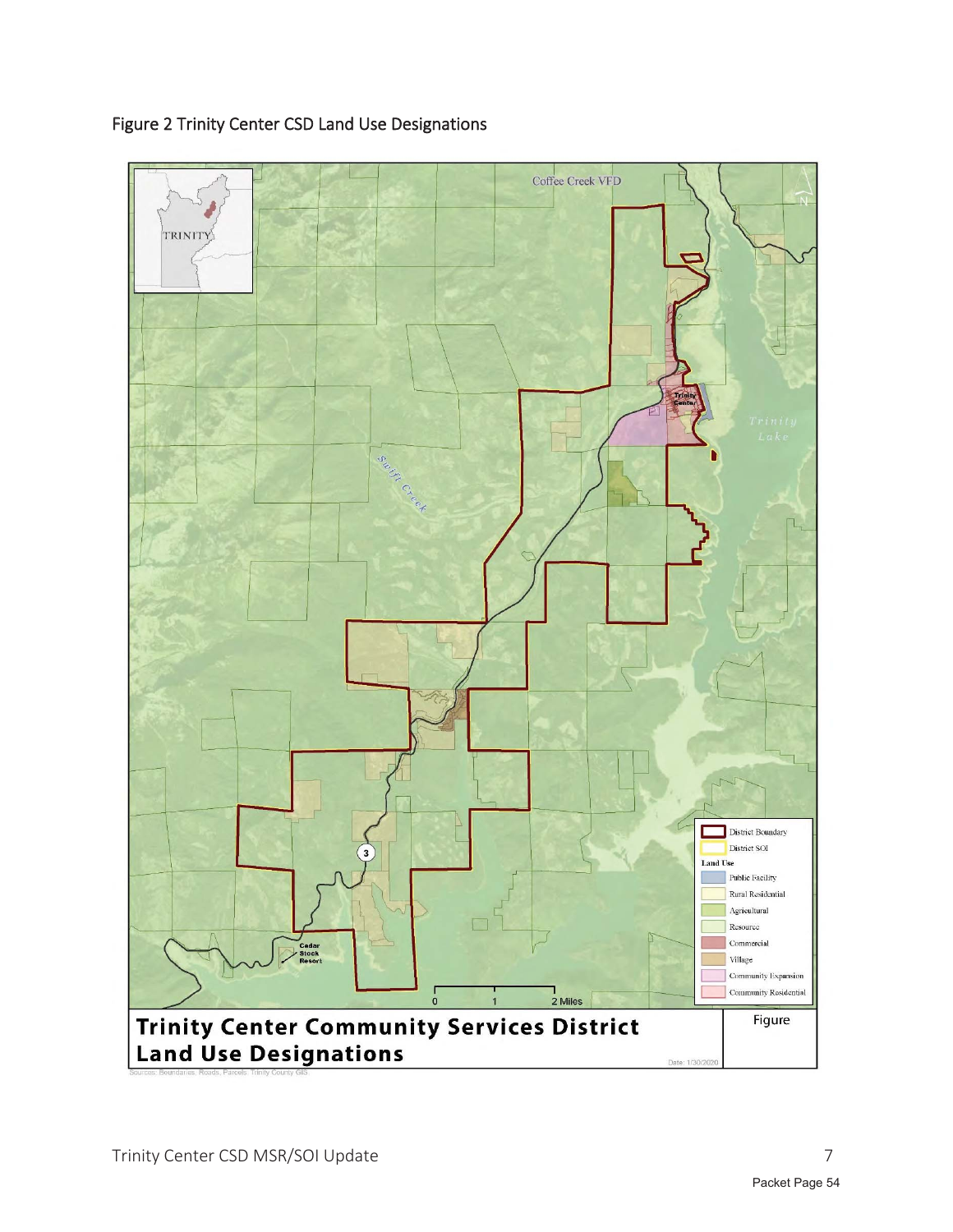### Disadvantaged Unincorporated Communities

LAFCo is required to evaluate water service, sewer service, and structural fire protection within disadvantaged unincorporated communities as part of this service review, including the location and characteristics of any such communities. A disadvantaged unincorporated community (DUC) is defined as any area with 12 or more registered voters where the annual median household income is less than 80 percent of the statewide annual median household income (pursuant to Government Code Section 56033.5 and Water Code Section 79505.5). Within a DUC, three basic services are evaluated: water, sewage, and fire protection. Community wastewater services are not provided in this area; the community relies upon individual septic tanks for sewage disposal. Water service in the area is provided by private water companies including Trinity Center Mutual Water Company and Trinity Knolls Mutual Water Company. The District provides fire protection services through the Trinity Center VFD.

According to the 2015 American Community Survey 1-Year Estimates, the California median household income (MHI) is \$31,964 for Trinity Center, which is 48% of the state average MHI of \$67,169, thereby qualifying this area as disadvantaged. Should territory in the surrounding area be proposed for annexation in the future, disadvantaged communities in the area should be considered.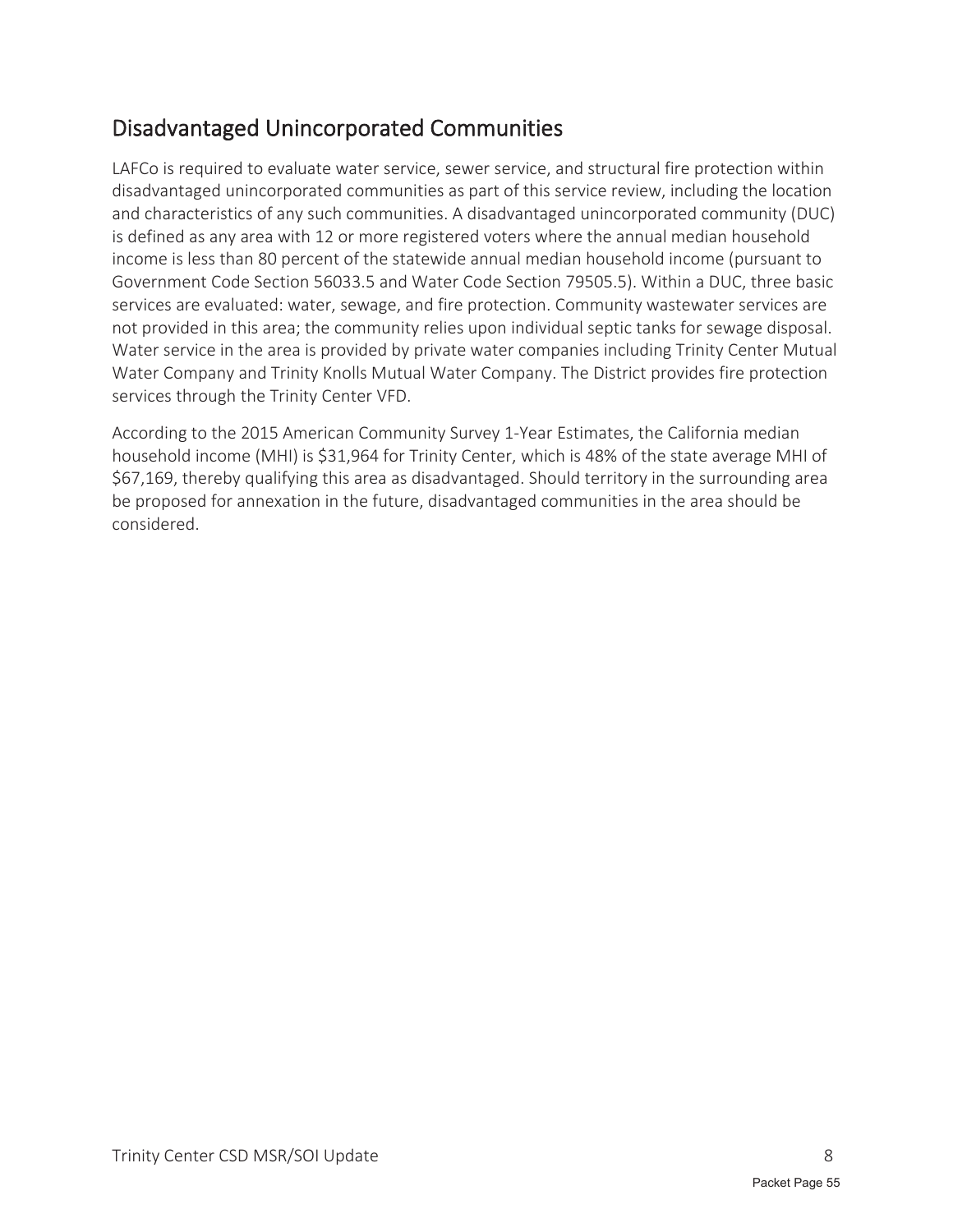# MUNICIPAL SERVICE REVIEW DETERMINATIONS

#### 1) Growth and population projections for the affected area

Trinity Center CSD provides EMS and fire protection services to the entire District, fire hydrant maintenance and street lighting to the communities of Trinity Center and Trinity Knolls, and is authorized to provide parks and recreation services. Trinity Center CSD estimates a full-time District population of approximately 200, with a summer population up to ten times greater. Population growth for the service area is expected to be limited or none and population projections indicate a very slight increase. While the growth rate within the district is projected to be low (less than one percent annually) there are undeveloped areas designated for residential use and some underutilized commercial areas along Highway 3. The District should continue to work with Trinity County and be involved in the review of new development proposals to ensure that adequate access and fire safe provisions are incorporated into project design.

#### 2) The location and characteristics of any disadvantaged unincorporated communities within or contiguous to the Sphere of Influence

Trinity Center CSD has been identified as being a DUC. According to the 2015 American Community Survey 1-Year Estimates, the California median household income (MHI) is \$31,964 for Trinity Center, which is 48% of the state average MHI of \$67,169. There are no other DUCs in the vicinity that could be served by the CSD.

3) Present and planned capacity of public facilities, adequacy of public services, and infrastructure needs or deficiencies (including needs or deficiencies related to sewers, municipal and industrial water, and structural fire protection in any disadvantaged, unincorporated communities within or contiguous to the SOI)

Public facilities within the District are adequate to serve resident needs with the exception of the fire station. The Trinity Center fire station is inadequate to support the existing and foreseeable levels of service of the District and plans for a new fire station are actively being pursued by the CSD manager.

#### 4) Financial ability of agencies to provide services

The District's budgeted expenses exceeded its budgeted revenue for the three fiscal years analyzed; however, the VFD generally appears to receive adequate donations from the community to finance services. In addition, they receive grant funding, reimbursement for services provided to other fire agencies, and other revenues.

#### 5) Status of, and opportunities for, shared facilities

Trinity Center VFD, a department of the Trinity Center CSD, has an automatic aid agreement with Coffee Creek VFD. Both agencies jointly respond and train together, and likely there are only limited opportunities for expanded facility and service sharing opportunities. Trinity Center CSD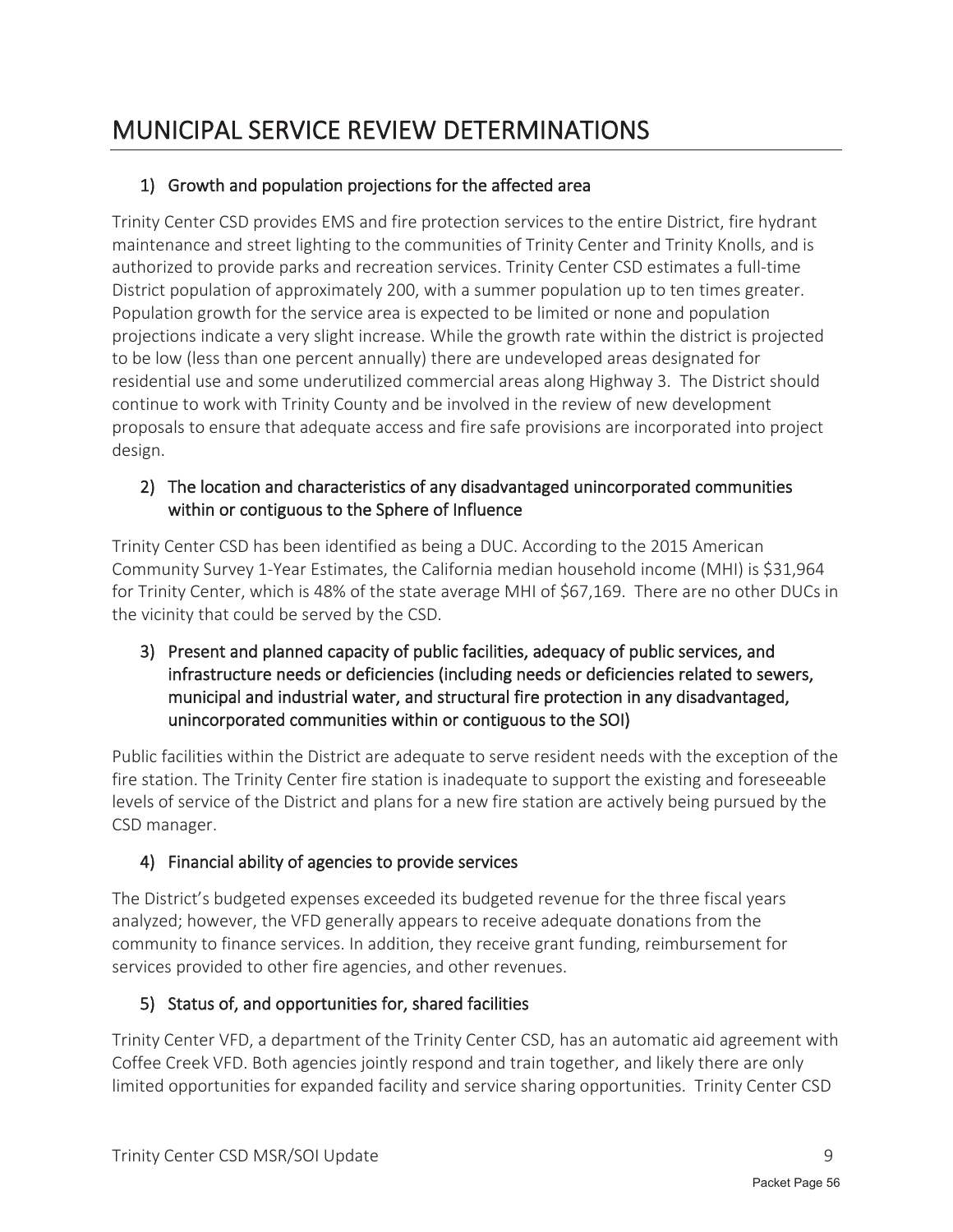is located in a rural region where physical separation from other communities limits the area where extension of services is practical.

#### 6) Accountability for community service needs, including governmental structure and operational efficiencies

The Trinity Center CSD is governed by the TCCSD Board of Directors. The Board meets regularly, and district board meetings comply with the provisions of the Brown Act. In addition, District representatives coordinate training and response activities with the Trinity Fire Safe Council and participate in the Fire Chiefs Association. This allows the District to keep current on community service needs. District representatives also coordinate training activities with other districts and entities, giving greater operational efficiencies for the staff and the District overall. The District is committed to maintaining these relationships and continuing with joint training and operations programs. The CSD demonstrated accountability and transparency by disclosing financial and service-related information in response to LAFCo requests.

#### 7) Any other matter related to effective or efficient service delivery, as required by commission policy

The District completed a comprehensive annexation in 2010. As such, no change to the District's coterminous SOI is proposed at this time.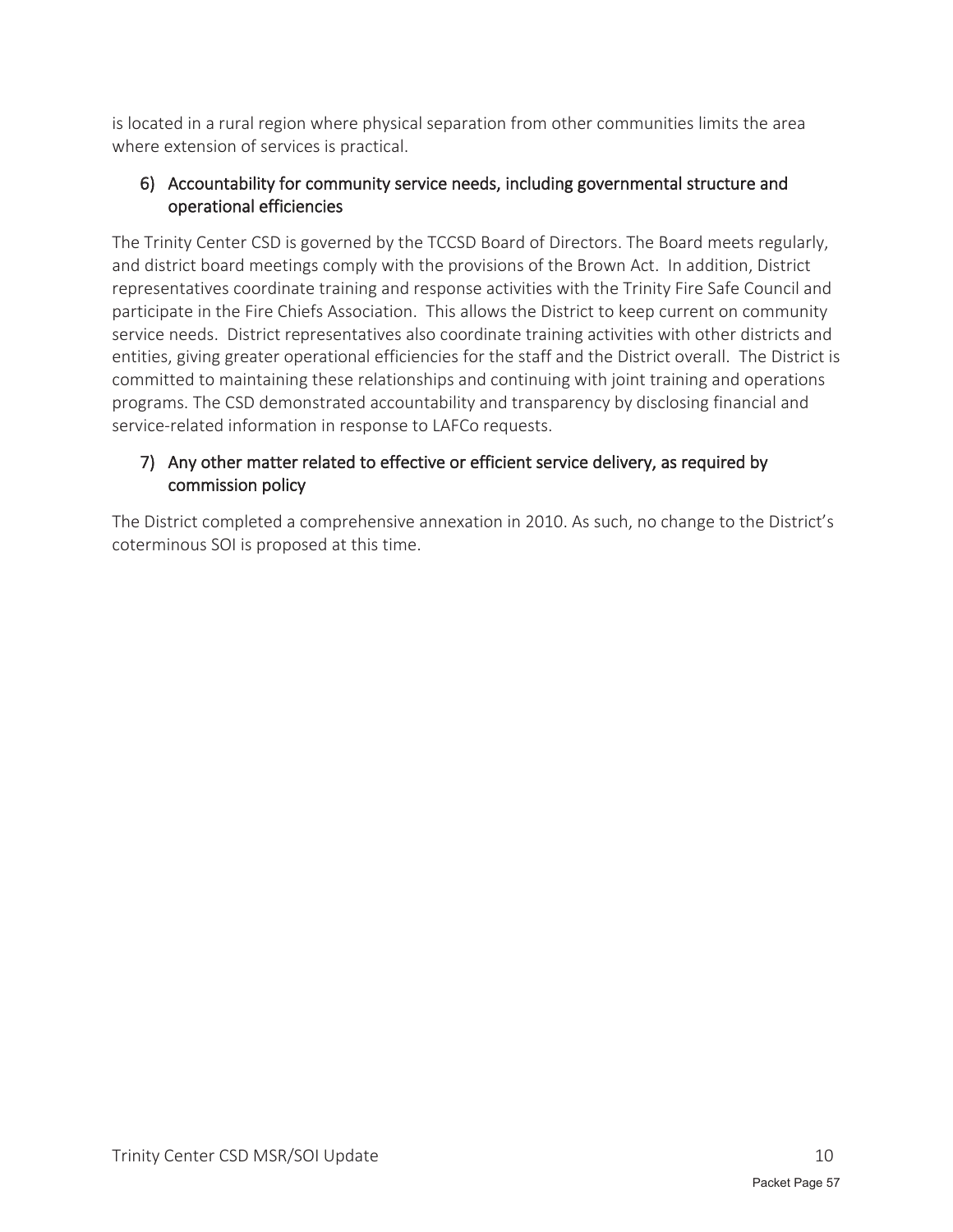# SPHERE OF INFLUENCE DETERMINATIONS

#### 1) Present and planned land uses in the area, including agricultural and open-space lands

The area served by Trinity Center CSD is primarily agricultural, commercial timber production lands, recreation areas, and residential developments. Opportunities for growth exist but are limited by resource constraints and development potential.

#### 2) Present and probable need for public facilities and services in the area

Trinity Center VFD is a regional partner in the overall fire suppression and prevention effort in Trinity County. While CAL FIRE is nominally responsible for wildland fire protection for nonfederal land within the majority of the district and SOI areas, the USFS actually provides wildland fire protection on both federal and non-federal lands under the annual Direct Protection Agreement for Trinity County. Trinity Center VFD provides enhanced fire protection services in the local community for structure fire, medical aid, vehicle accidents and extraction, and similar traditionally local fire department type services. Prior to considering expanding services outside the current service area, the TCCSD must demonstrate the ability to provide services to those areas.

#### 3) Present capacity of public facilities and adequacy of public services that the agency provides or is authorized to provide

The current capacity of public facilities provided by the District appear to be adequate to serve current demand, other than the construction of a new fire station, which is actively being pursued by the District. All community services districts are now required to have websites. TCCSD does not have a separate website but extensive information about the District is available on a regional website called North Trinity Lake Online.

#### 4) Existence of any social or economic communities of interest in the area if the commission determines that they are relevant to the agency

Trinity Center CSD is located north of the community of Weaverville, which provides a major shopping and service industry hub for local residents in Trinity County. Trinity Center's commercial and public businesses support daily local needs of the population.

#### 5) The present and probable need for public facilities and services related to sewers, municipal or industrial water, or structural fire protection of any disadvantaged unincorporated communities within the existing sphere of influence

According to the 2015 American Community Survey 1-Year Estimates, the California median household income (MHI) is \$31,964 for Trinity Center, which is 48% of the state average MHI of \$67,169, thereby qualifying this area as disadvantaged. There are no disadvantaged communities immediately adjacent to the District that should be considered for inclusion in the SOI.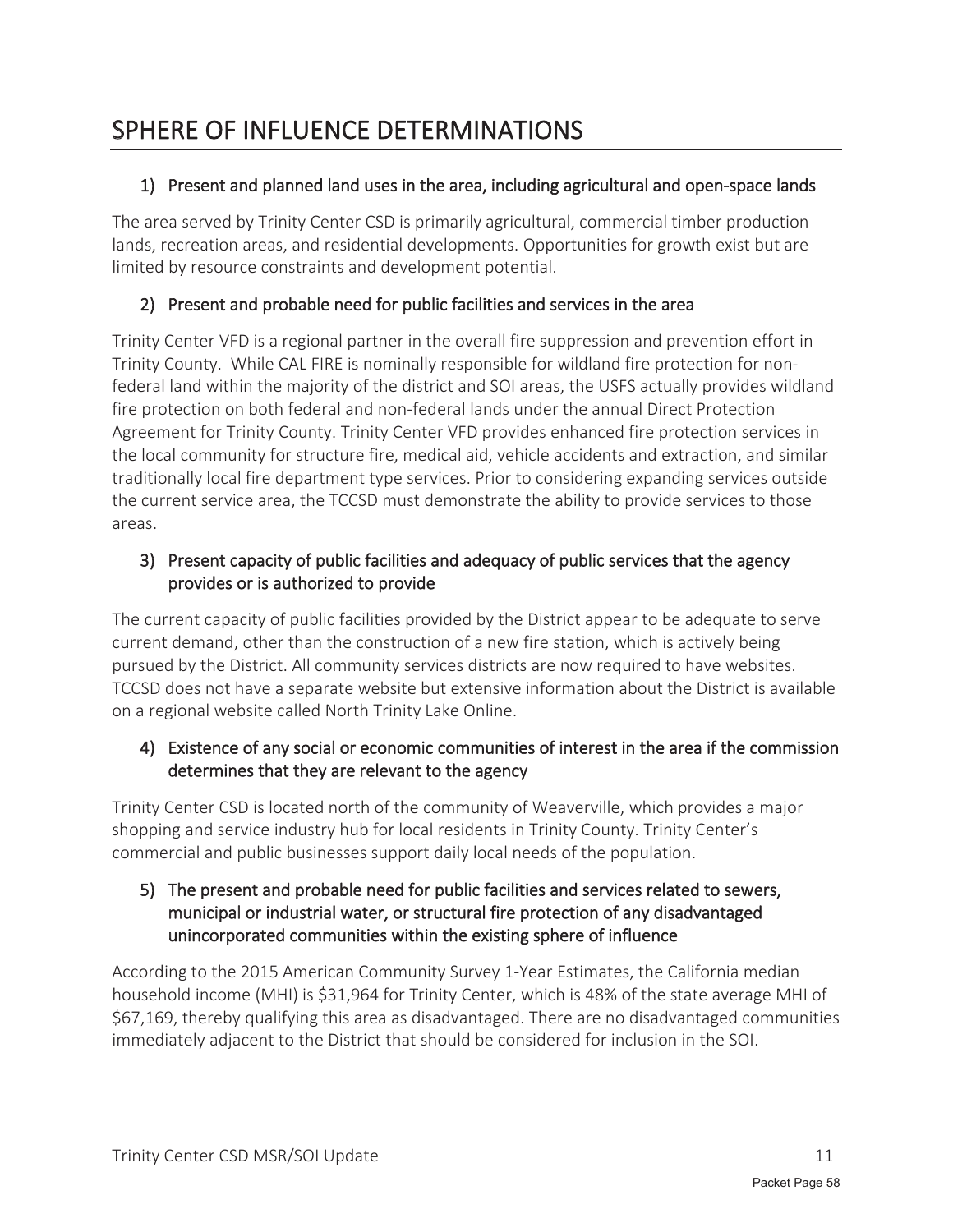# REFERENCES

North Trinity Lake Online http://www.northtrinitylake.com/

Trinity Center VFD Auxillary http://tcvfdauxiliary.org/equipment/

US Census Bureau: https://www.census.gov/quickfacts/table/PST045215/06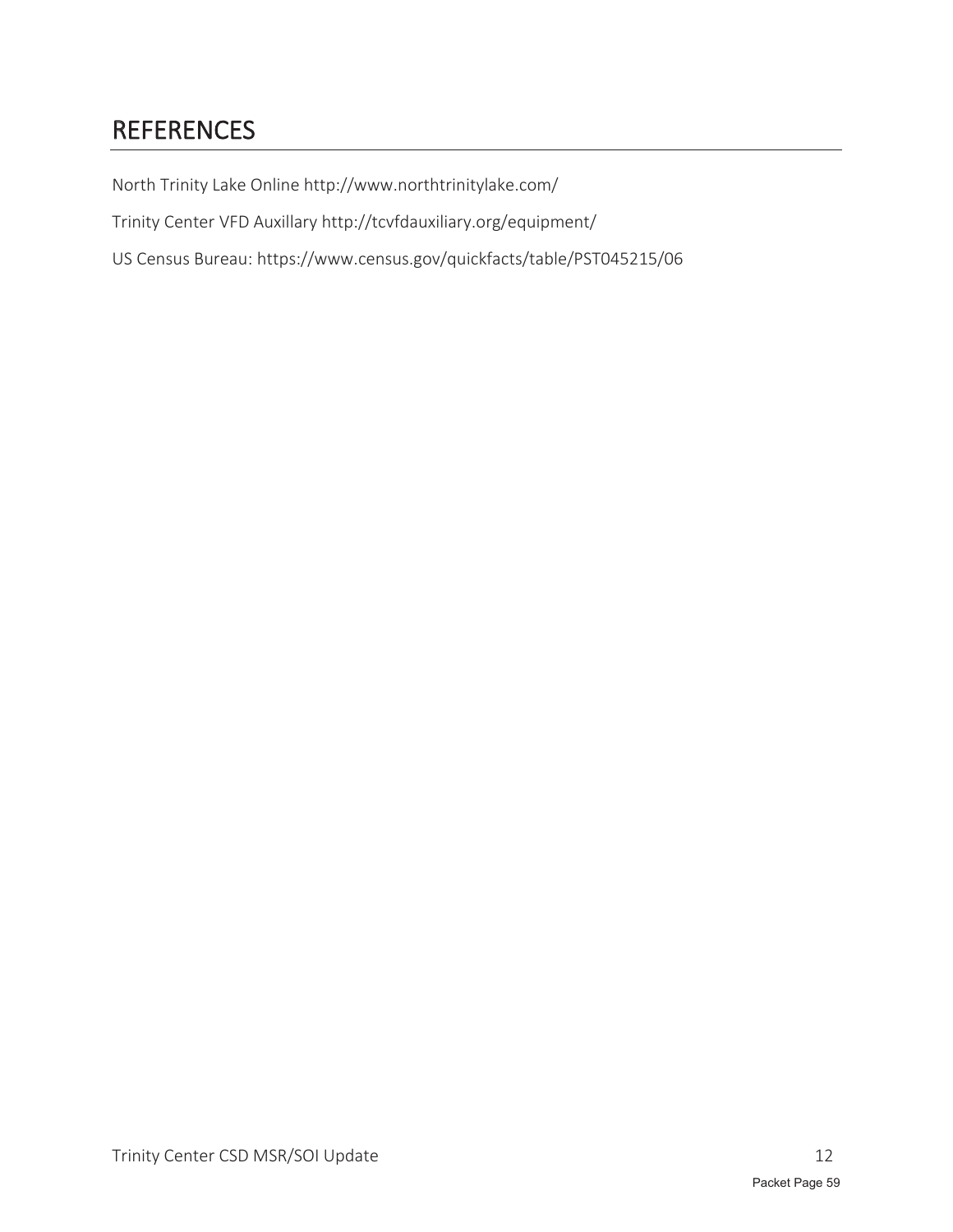# **TRINITY LAFCO**

**www.trinitylafco.org 1125 – 16th Street, Suite 200 Arcata, California 95521** 

#### **RESOLUTION NO. 2020-0**

ATTACHMENT 2

#### **APPROVING THE TRINITY CENTER COMMUNITY SERVICES DISTRICT MUNICIPAL SERVICE REVIEW AND SPHERE OF INFLUENCE UPDATE**

WHEREAS, the Trinity Local Agency Formation Commission, hereinafter referred to as the "Commission", is authorized to conduct municipal service reviews and establish, amend, and update spheres of influence for local governmental agencies whose jurisdictions are within Trinity County; and

WHEREAS, the Commission conducted a municipal service review to evaluate the availability and performance of services provided by the Trinity Center Community Services District, hereinafter referred to as the "District", pursuant to California Government Code Section 56430; and

WHEREAS, the Commission conducted a sphere of influence review for the District pursuant to California Government Code Section 56425; and

WHEREAS, the Executive Officer gave sufficient notice of a public hearing to be conducted by the Commission in the form and manner provided by law; and

WHEREAS, the Executive Officer's report and recommendations on the municipal service review and sphere of influence update were presented to the Commission in the form and manner prescribed by law; and

WHEREAS, the Commission heard and fully considered all the evidence presented at a public hearing held on the municipal service review and sphere of influence update on February 18, 2020; and

WHEREAS, the Commission considered all the factors required under California Government Code Section 56430 and 56425.

**NOW, THEREFORE, BE IT RESOLVED** by the Commission as follows:

- 1. The Commission, as Lead Agency, finds the municipal service review is exempt from further review under the California Environmental Quality Act pursuant to Title 14 California Code of Regulations Section 15306. This finding is based on the use of the municipal service review as a data collection and service evaluation study. The information contained within the municipal service review may be used to consider future actions that will be subject to additional environmental review.
- 2. The Commission, as Lead Agency, finds the sphere of influence update is exempt from further review under the California Environmental Quality Act pursuant to Title